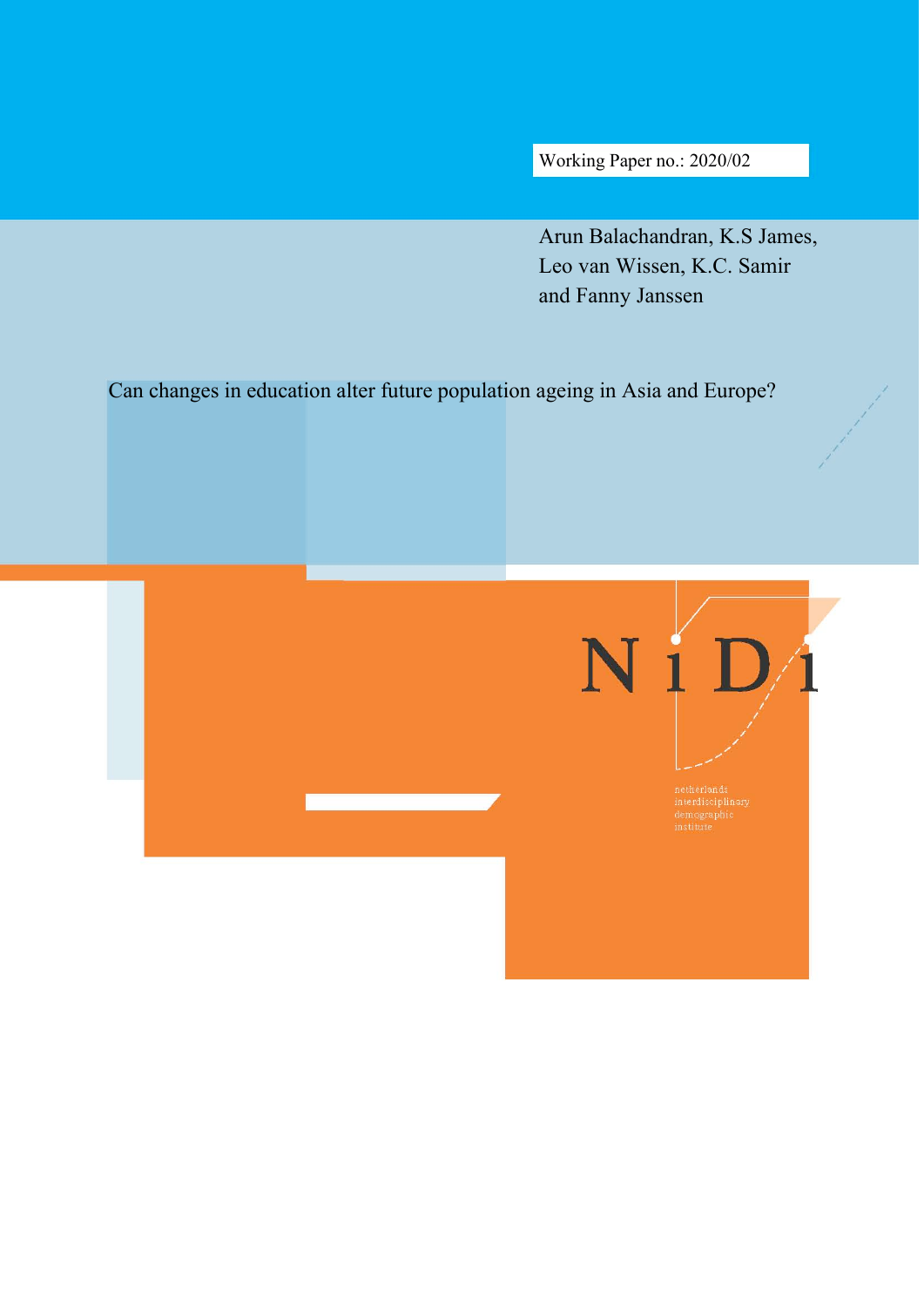Can changes in education alter future population ageing in Asia and Europe?

Arun Balachandran  $(MSc.)^{1, 2}$ , K.S. James  $(PhD)^3$ , Leo van Wissen  $(PhD)^{1, 4}$ , K.C. Samir  $(PhD)^{5, 6}$  and Fanny Janssen (PhD)<sup>1, 4</sup>

Working Paper no.: 2020/02

- 1 Population Research Centre, Faculty of Spatial Sciences, University of Groningen, The Netherlands
- 2 Institute for Social and Economic Change, Bengaluru, India
- 3 International Institute for Population Sciences, Mumbai, India,
- 4 Netherlands Interdisciplinary Demographic Institute-KNAW / University of Groningen, The Hague, The Netherlands
- 5 Asian Demographic Research Institute, University of Shanghai
- 6 Wittgenstein Centre for Demography and Global Human Capital (IIASA, VID/ÖAW, WU)

Corresponding Author: Arun Balachandran

## *Affiliation:*

Population Research Centre, University of Groningen, The Netherlands, and Institute for Social and Economic Change, Bengaluru, India

*Address:* 

Institute for Social and Economic Change, Dr. V.K.R.V. Rao Road, Nagarabhavi, Bengaluru - 560072, India.

Email: [a.balachandran@rug.nl,](mailto:a.balachandran@rug.nl) Secondary Email: [bchandran.arun@gmail.com](mailto:bchandran.arun@gmail.com)

The authors are solely responsible for the content of the Working Paper.

March 2020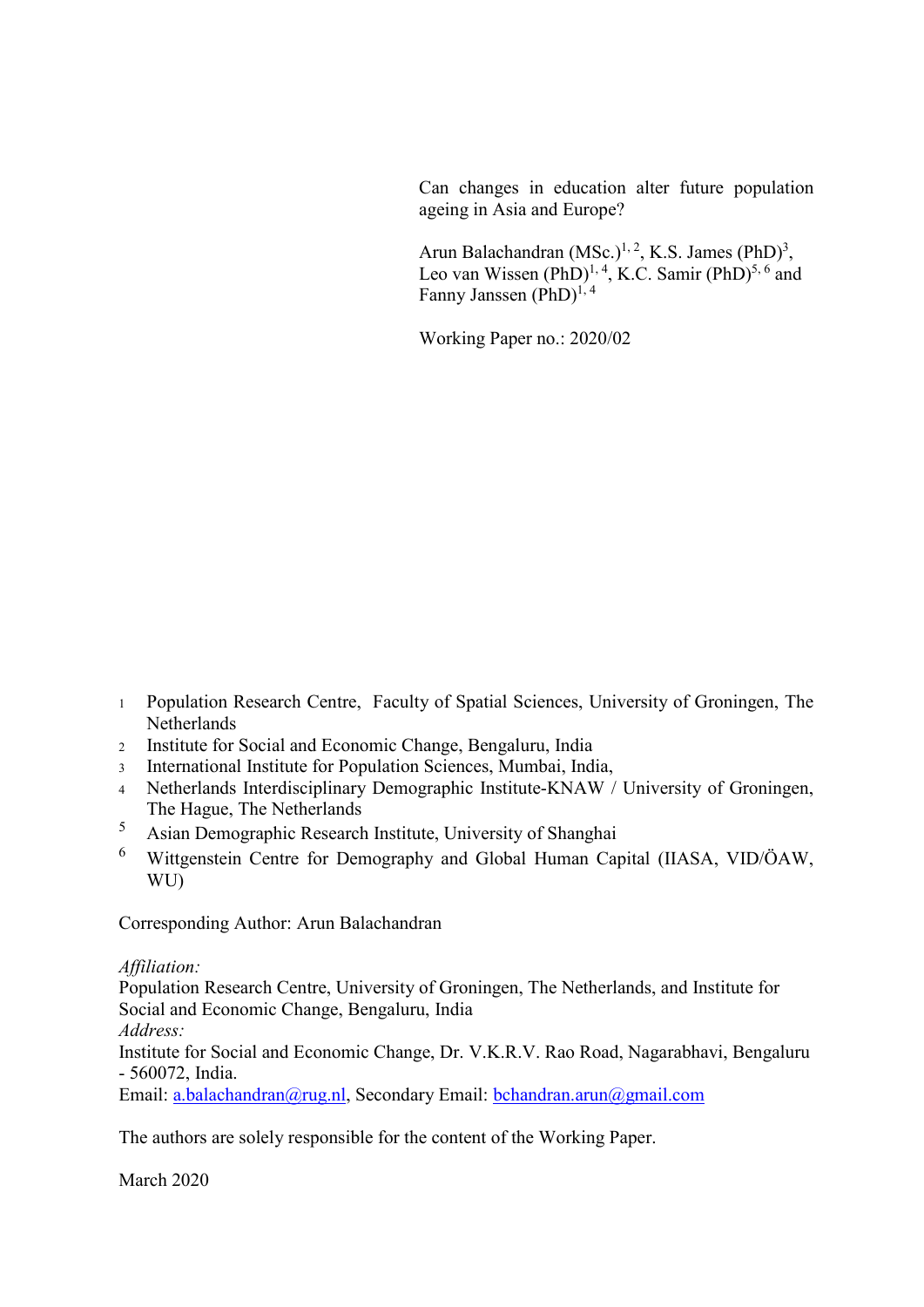# **Can changes in education alter future population ageing in Asia and Europe?**

### *Abstract:*

*While population ageing is rising, the educational composition of elderly is rather heterogeneous. We assess educational differences in future population ageing in Asia and Europe and how future population ageing in Asia and Europe would change if the educational composition of its populations would change.*

*We do so using a comparative population ageing measure that recalculates old-age thresholds after accounting for differences in life expectancy, and the likelihood of adults surviving to higher ages. We construct projected life-tables (2015-2020, …, 2045-2050) by educational level and sex for different regions of Asia and Europe. Based on these life-tables we calculated the future comparative prospective old-age thresholds by educational level and sex.*

*We find that in both Asia and Europe and among both men and women, the projected old-age thresholds are higher for higher educated people than for less educated people. While Europe has a larger projected share of elderly in the population than Asia, Europe's older population is better educated. In alternate future scenarios in which populations hypothetically have higher levels of education, the projected shares of elderly in the population decrease across all regions of Asia and Europe, but more so in Asia.* 

*Our results highlight the effectiveness of investing in education as a policy response to the challenges associated with population ageing in Asia and Europe. Such investments are more effective in the Asian regions, where the educational infrastructure is less developed.*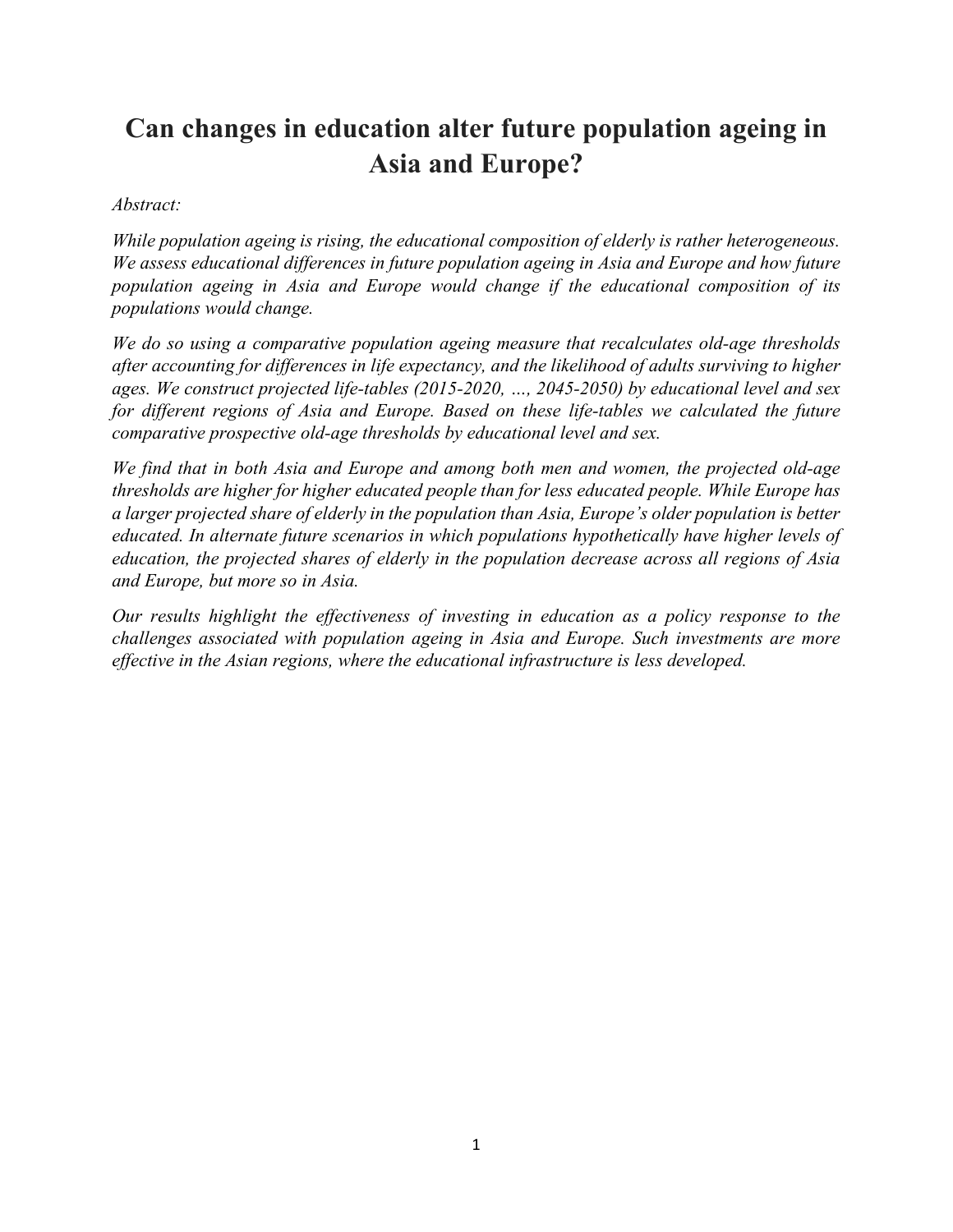# **Summary Box**

What is already known?

- While population ageing is occurring especially rapidly in Europe and Asia, the educational composition of these elderly populations varies.
- Most previous research on future population ageing by educational level relied on traditional measures and did not examine future population ageing scenarios with alternate levels of education.

What are the new findings?

- Old-age is projected to start at higher ages for populations with higher levels of education.
- In alternate future scenarios in which the whole population is better educated, the shares of elderly in the population decline in both Asian and European regions, but the decreases are greater in Asia.

What do the new findings imply?

- Investing in education can be an effective policy tool for slowing the ageing process in regions of Asia and Europe.
- A strategy of investing in education in order to reduce population ageing is more effective in regions where the educational infrastructure is less developed, and the population is relatively young (such as in Asia).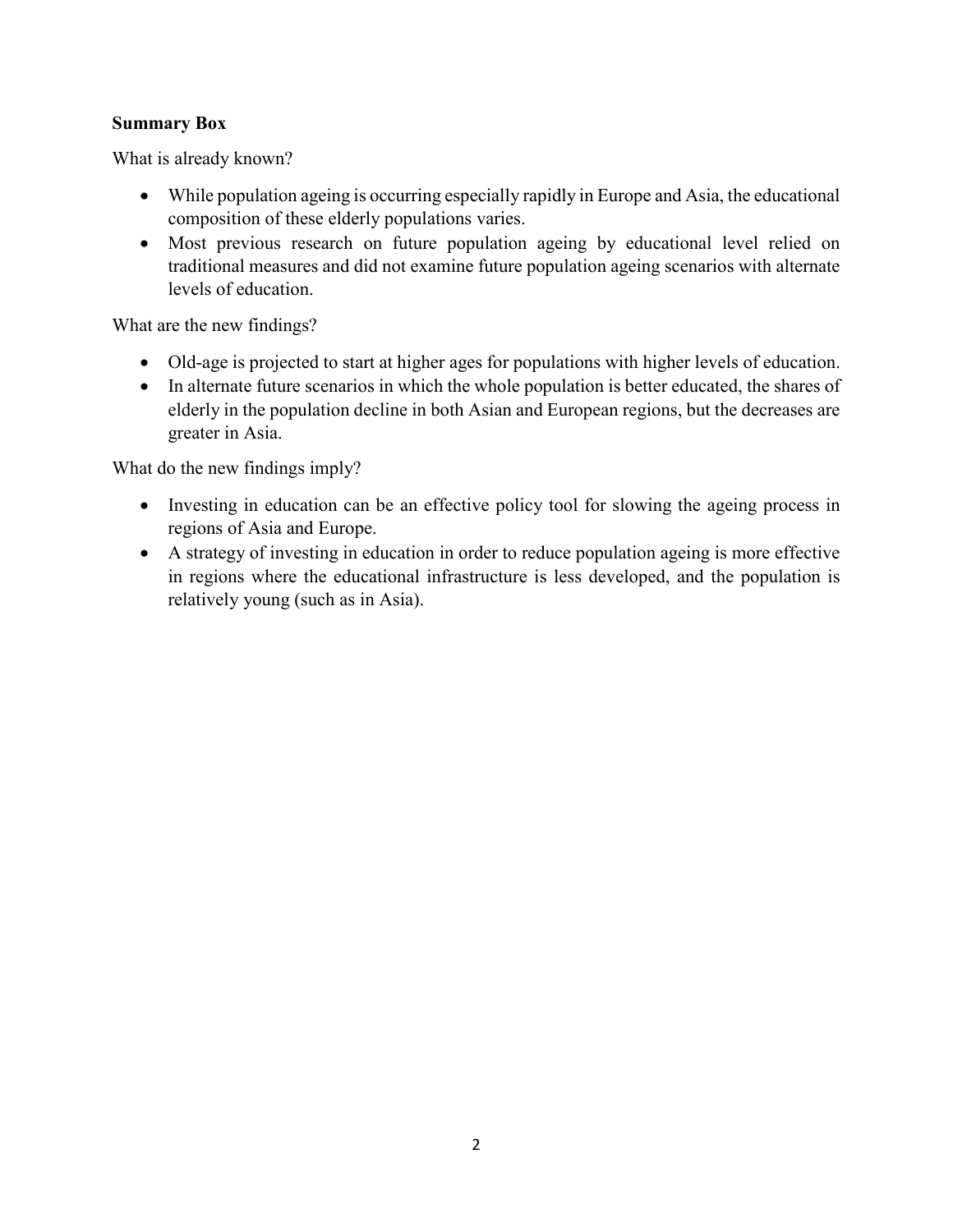#### **Introduction**

In most countries, the elderly population is growing, both numerically and as a share of the overall population. With these trends expected to accelerate in the coming decades, population ageing is poised to become the most important social change of the  $21<sup>st</sup>$  century. Population ageing is occurring especially rapidly in Europe and Asia. Europe has the largest share of elderly in the population, and Asia has the highest number of elderly people <sup>1</sup>. However, population ageing patterns are rather heterogeneous. Population ageing trends can differ across populations not just because of differences in their age and sex structures, but because of differences in their educational achievement levels<sup>2</sup>. The most fundamental causes of population ageing  $-$  i.e., decreasing fertility and increasing life expectancy – are driven by differences in educational levels. Higher educational attainment is associated with increased life expectancy at different ages, and with decreased fertility.

The characteristics of populations vary starkly across educational levels. The educational achievement levels of a population are also indicative of latent socioeconomic gradation variables in that population. In most parts of the world, better educated populations have higher incomes and better health  $3$ . The characteristics of populations, such as their morbidity and cognition levels, vary depending not only on their age and sex structures, but on their educational levels. Compared to their less educated counterparts, cohorts with higher education have significantly higher life expectancy,<sup>4</sup> lower rates of physical disability, and higher levels of productivity <sup>5,6</sup>. Moreover, differences in mortality rates based on educational level have been widening over time  $\frac{7}{1}$ . The World Health Organization has recognized the significance of the relationship between education and health by incorporating an education component into its formulae for forecasting future health scenarios<sup>8</sup>. Given that the characteristics of populations differ significantly based on their educational levels, efforts to project population ageing into the future must account for changes in the educational distributions of populations. Among the elderly in Europe and Asia, the educational distribution is highly diverse, and this heterogeneity must be considered when making projections. Table 1 shows the heterogeneity in the shares of the population aged 65+ by levels of education in Asia, in Europe, and in a selected country from each continent.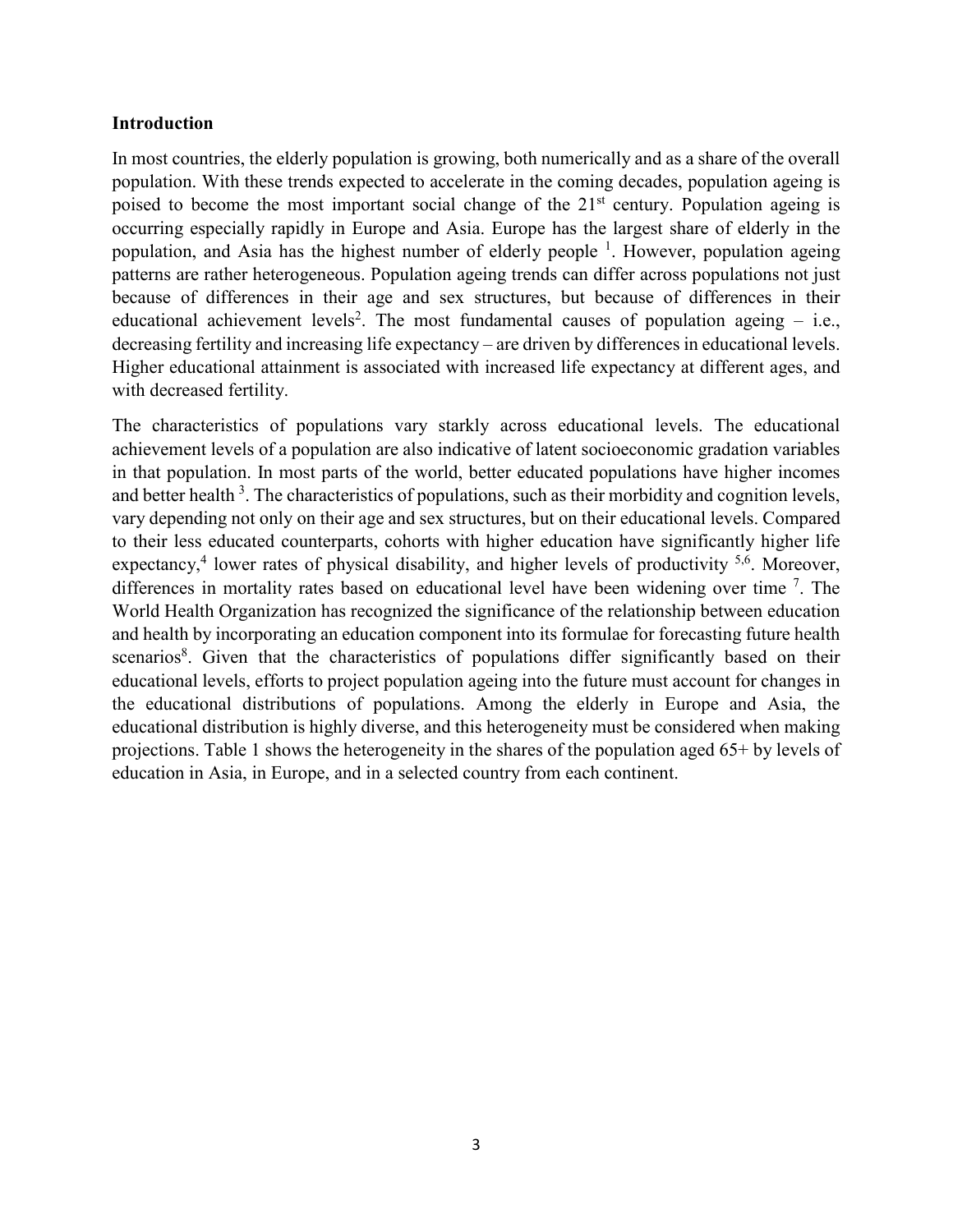| Region/Country |           | Total      |         |           |           |           |             |
|----------------|-----------|------------|---------|-----------|-----------|-----------|-------------|
|                | No        | Incomplete | Primary | Lower-    | Upper-    | Post-     | of<br>share |
|                | Education | Primary    |         | Secondary | Secondary | Secondary | $65+$       |
|                |           |            |         |           |           |           | population  |
| Asia           | 2.29      | 0.86       | 1.90    | 1.10      | 0.96      | 0.45      | 7.57        |
| Europe         | 0.32      | 0.71       | 3.45    | 4.31      | 5.96      | 2.86      | 17.60       |
| India          | 3.33      | 0.49       | 0.65    | 0.33      | 0.53      | 0.30      | 5.64        |
| Netherlands    | 0.00      | 0.47       | 3.29    | 5.66      | 5.56      | 2.93      | 17.92       |

Table1: Share of elderly in Asia, Europe, India, and the Netherlands by levels of education, 2015

Source: Human Capital Database (2018 revision) 9

Table 1 clearly shows the heterogeneity in the educational composition of the 65+ population in Asia and Europe. Of the people aged 65+ in Asia, the largest share have no education (30.3%), whereas only a small share (5.9%) have the highest educational level (post-secondary). However, of the people aged 65+ in Europe, only a small share have no education (1.8%), while much larger shares have lower-secondary (24.5%), upper-secondary (33.8%), or post-secondary (16.3%) education. Heterogeneity in the educational distribution can also be observed when comparing European and Asian countries. For example, in the Western European country of the Netherlands, 0% of the 65+ population have no education, and around 80% have lower-secondary or higher education; whereas in the South Asian country of India, around 60% of the 65+ population have no education, and only 0.3% have post-secondary education. Thus, the countries where the share of elderly in the population is large differ by educational composition: i.e., in some of these countries (mostly in Europe), a majority of the 65+ population have relatively high levels of education; whereas in other countries (mostly in Asia), a majority of the elderly population are uneducated or have lower levels of education. These differences in the educational composition of the elderly population can contribute to heterogeneity in population ageing trends across these continents.

There is relatively little previous research on future population ageing by educational level. Most of the existing studies on this topic relied on traditional measures, such as the share of people aged  $65+$  in the population, or the age dependency of the elderly population  $10$ . However, these measures do not account for differences in educational composition across populations. Age-specific characteristics like age-specific mortality and survival rates may vary by educational group. For example, highly educated people tend to have a longer remaining life expectancy and greater chances of surviving to higher ages. Thus, highly educated individuals may enter "old-age" at higher ages than their less educated counterparts. Among the alternate approaches aimed at redefining "old-age" based on changes in the age-specific characteristics of populations  $11-15$ , the comparative prospective old-age threshold (CPOAT) measure of population ageing by Balachandran et al.  $(2019)^{16}$  provides a framework for robust comparisons of ageing across populations with varying mortality experiences. The CPOAT provides a dynamic "old-age threshold" that changes across time and populations based on adults' remaining life expectancy and survival rates to higher ages. In addition, how a change in the future educational composition of the population would affect projected population ageing has not previously been investigated.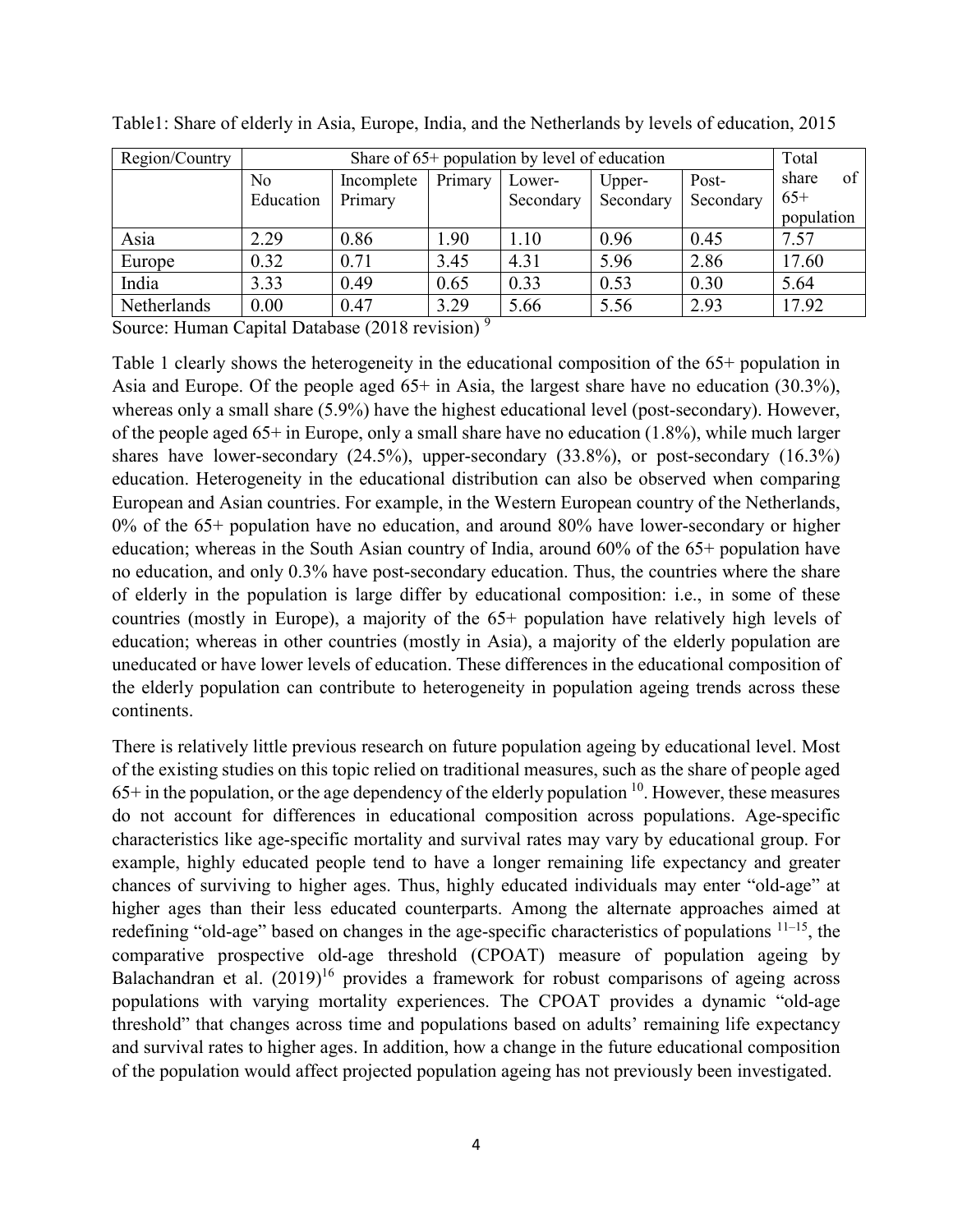In this paper, we illustrate future ageing scenarios by different levels of education across Asia and Europe using the CPOAT. We also look at how future scenarios of population ageing in Asia and Europe would change if the levels of education among these populations changed.

# **2 Data and Method**

# *2.1 Data*

To estimate future population ageing in a comparative and prospective manner, we used projected age- and sex-specific life-table data and projected age-specific survival ratios by different levels of education for Asia and Europe (and its different regions). Both datasets are available for fiveyear periods between 2015 and 2050.

For the projected life-table data, we used the medium-fertility variant data from the Population Division of the Department of Economic and Social Affairs, United Nations <sup>17</sup>. For the projected data on age-specific survival ratios by different levels of education, the medium scenario (under the assumption of Shared Socio-economic Pathway 2, SSP2) provided by the Human Capital Database (2018 revision)<sup>9</sup> of the Wittgenstein Centre for Demography and Global Human Capital are used. The medium scenario (SSP2) of age-specific survival ratios is based on a combination of medium fertility, medium mortality, medium migration, and the Global Education Trend education scenario. The Global Education Trend scenario assumes that educational participation is steadily improving over time. The medium scenario is the most likely path for each country or region <sup>9</sup>. Thus, the medium scenarios provided by Human Capital Database are comparable to the medium variant in the UN life-table data. In line with the International Standard Classification of Education (ISCED), which is used to compare education statistics across countries with distinct educational systems, the data from the Human Capital Database is available across six educational categories. In the order of increasing educational attainment, the categories are (i) no education, (ii) incomplete primary education, (iii) primary education, (iv) lower-secondary education, (v) upper-secondary education, and (vi) post-secondary education.

While the UN dataset provides data by five-year age groups from age zero to age 85<sup>+</sup>, the Human Capital Database provides data by five-year age groups from age zero to age 100+. In order to compare the data across the two datasets, we make a logistic fit of the mortality rates from the 75- 80 and 80-85+ age groups in the UN life-table data, and then use the fit to recalculate the UN lifetable across countries for five-year age groups from age zero to age  $100+^{18,19}$ .

# *2.2 Methods*

The comparative prospective old-age threshold (CPOAT) proposed by Balachandran et al. (2019) stipulates an "old-age threshold" after accounting for differences in life expectancy and adult survival levels across populations. The authors have used the CPOAT to compare different populations against a *benchmark population;* Japan of 1972. The remaining life expectancy (RLE) at age 65 in Japan in 1972 was 15 years, and the proportion of the adult population (population above age 15) surviving to age 65 was 0.829 (called the adult survival ratio (ASR) at age 65). A multiplication of these ASR and RLE (ASR\*RLE) values yields 12.4. The CPOAT of other populations is defined as the age at which their ASR\*RLE value is closest to 12.4. The authors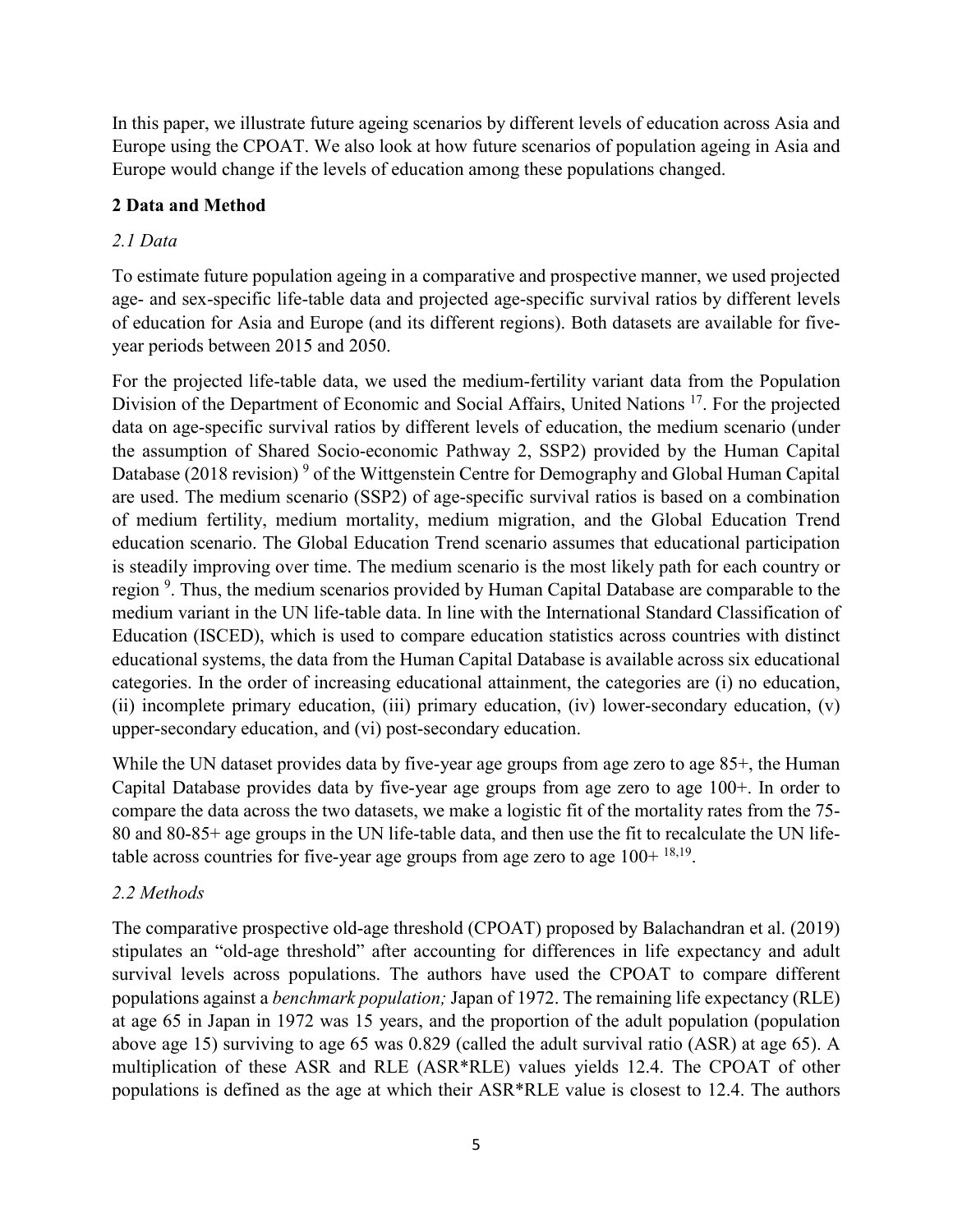analogize their measure to the concept of comparing purchasing power across currencies with a benchmark currency (usually the US dollar). Unlike traditional thresholds that do not change over time or across populations, the CPOAT is a dynamic and forward-looking measure of population ageing. It has been found to be robust for comparisons across populations with varied mortality patterns. The CPOAT is a realization of the characteristics approach, <sup>20</sup> which sought to explain population ageing based on age-specific characteristics.

To empirically estimate the CPOAT for countries in Asia and Europe by educational levels and sex for every five-year period between 2015 and 2050, we adopt three steps:

# *Step 1: Formulation of life-tables by educational levels and by sex*

Using the age-specific survival rate, we formulate life-tables by six educational levels and by sex for Asian and European regions in the following order: (i) using the age-specific survival rate, the number of person-years lived (n*L*x in the life-table) is obtained for six levels of education for both sexes; (ii) using the UN life-table data, the region and the sex-specific average years lived in an age interval by a person who dies in the interval  $(na_x)$  in the life-table) is obtained; (iii) keeping  $na_x$ constant across different levels of education, the age-specific mortality rates  $\binom{n}{n}$  in the life-table) are obtained; and (iv) the resulting age-specific mortality rates are used to formulate life-tables for the corresponding educational level by sex.

# *Step 2: Estimation of ASR\*RLE by age across educational levels and sex*

ASR by age group for each educational level is calculated for the corresponding life-tables by dividing the number of survivors of a particular age by the number of survivors at age 15. RLE across different age groups are calculated from the same life-tables. By multiplying ASR by RLE, the corresponding ASR\*RLE values are estimated across age groups.

A linear interpolation is then executed to obtain ASR\*RLE values by single ages from the fiveyear age group values. Such a linear interpolation is warranted, as a sensitivity analysis in which we used more advanced interpolation techniques (e.g., TOPALS; Beer 2012) also generated the same results. Moreover, another sensitivity analysis with separate linear interpolations for ASR and RLE prior to their multiplication produced the same age-specific results.

## *Step 3: Estimation of CPOAT and shares of elderly*

The projected CPOAT is obtained for six different levels of education by sex by finding the age at which the age-specific projected values of ASR\*RLE in the corresponding life-tables is closest to 12.4. We also estimate the shares of elderly in the population across Asia and Europe using the CPOAT by comparing the percentage of the population above the CPOAT to the total population. The results of this calculation are called the *baseline* scenario, which is based on the Global Education Trend scenario.

## *2.3 Alternate scenarios of future education*

We formulated two alternative future scenarios in which the populations hypothetically have higher educational levels than in the baseline scenario. In scenario (1), the whole population have at least upper-secondary education. In scenario (2), the whole population have the highest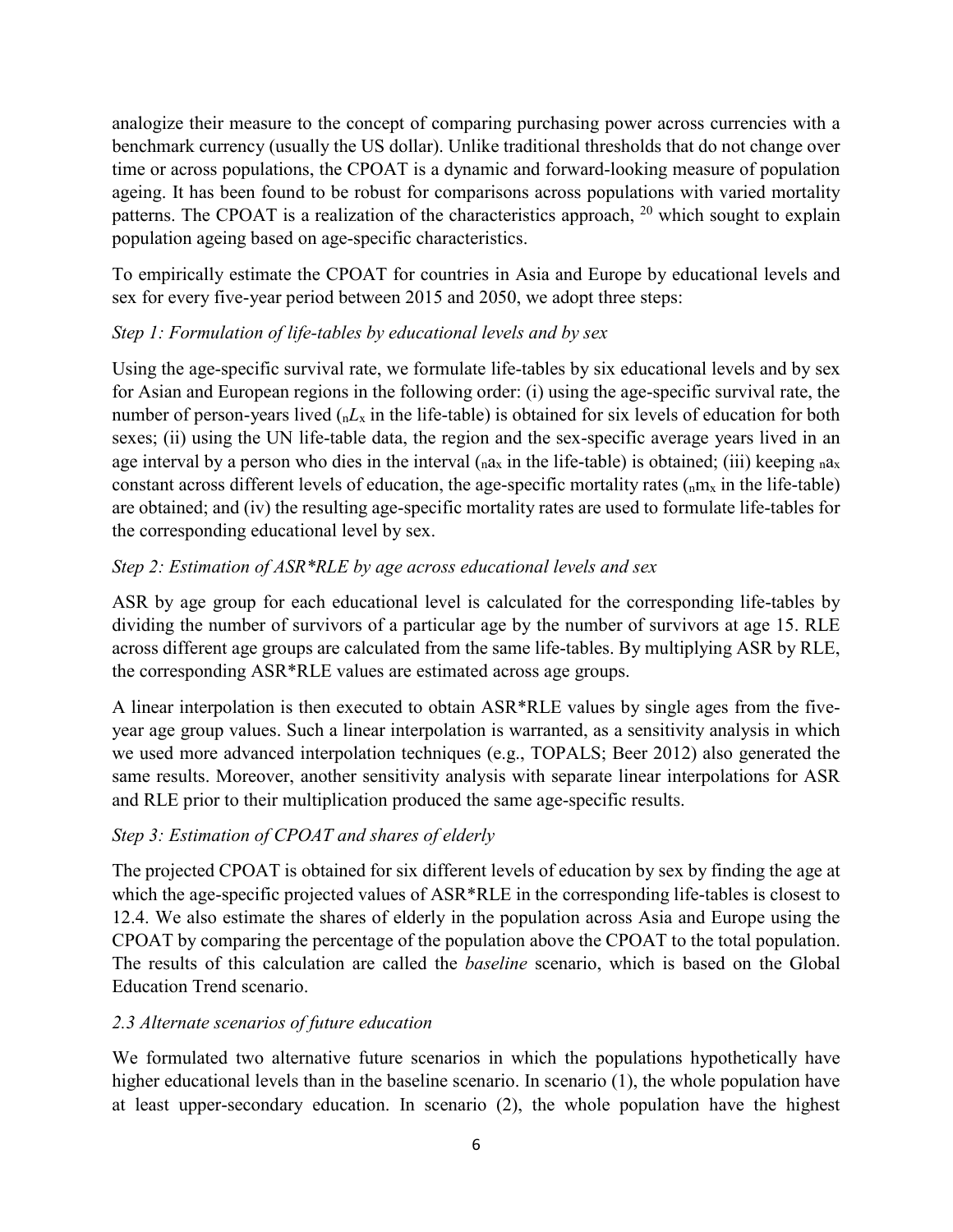educational level (i.e., post-secondary education). We call the results obtained from *step 3* the *baseline scenario.* In scenario (1), we assume that the entire population of a particular region have the same CPOAT as that of the population with upper-secondary education, with the exception of the population with post-secondary education. For the population with post-secondary education, the CPOAT is unaltered compared to baseline scenario. In scenario (2), we assume that the entire population of a region have the same CPOAT as the population with post-secondary education.

#### **3 Results**

*Section 3.1: Projected CPOAT for Asia and Europe by educational levels and by sex* 

Figure 1 shows the results of the projected CPOAT by six different educational levels and by sex for the 2015-2050 period for Asia and Europe.

*Figure 1: Comparative prospective old-age threshold by educational levels and by sex, 2015- 2050* 



a) Asia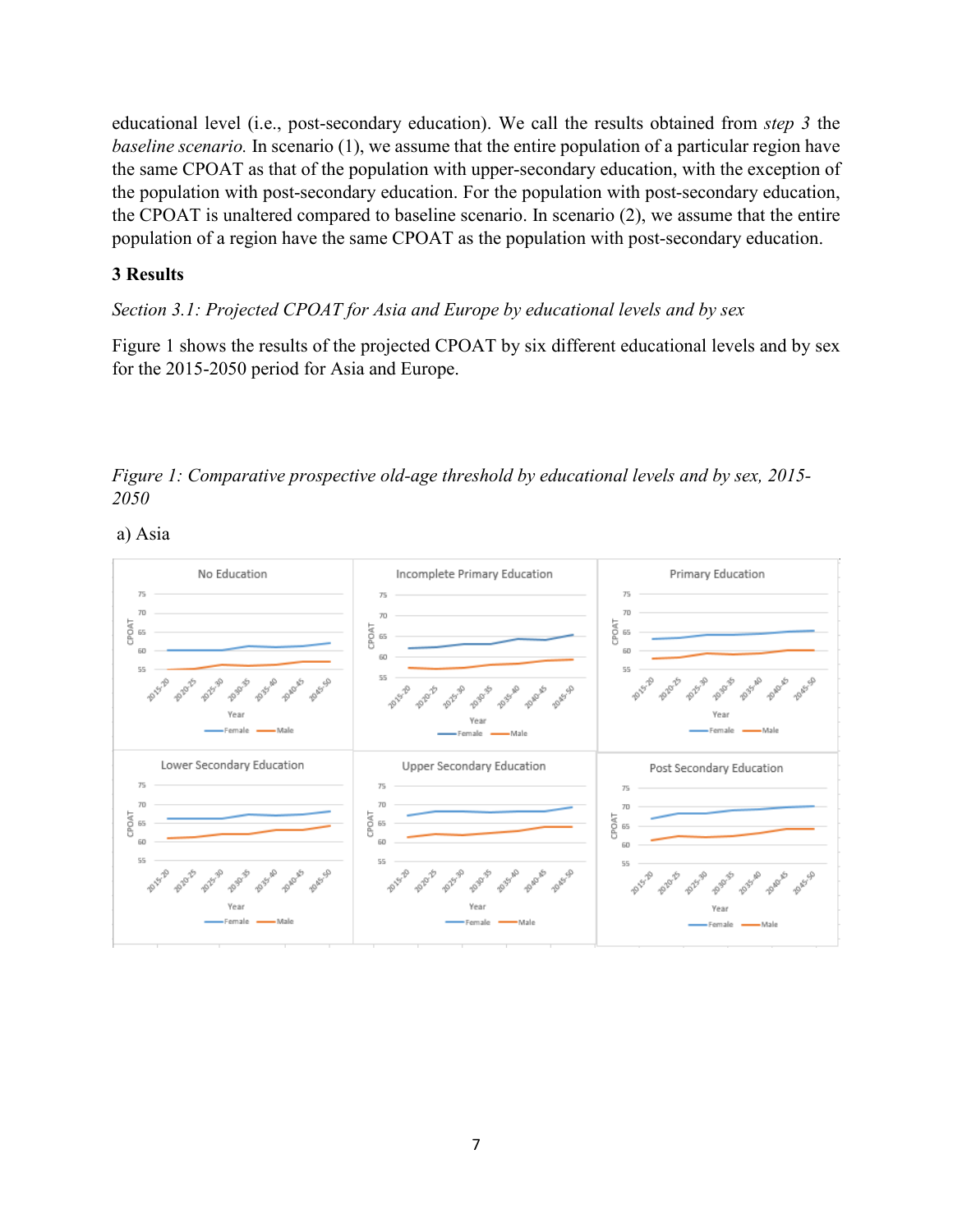



Between 2015 and 2050, the CPOAT is increasing over time across all six educational levels in Asia and Europe. For any given level of education, the corresponding CPOAT values are higher for Europe than for Asia. The CPOAT generally rises with the level of education. For any given level of education, the CPOAT is higher for females than for males. However, the changes in the CPOAT have distinct patterns by levels of education across Asia and Europe.

For the uneducated, the projected CPOAT values for the 2015-2020 period are as low as 60.15 (females) and 55.04 (males) in Asia, compared to 66.21 (females) and 59.19 (males) in Europe. Likewise, for the highly educated (post-secondary level), the projected CPOAT values for the 2015-2020 period are 67.02 (females) and 63.32 (males) in Asia and 67.39 (females) and 63.34 (males) in Europe.

#### *Regional variations in projected CPOAT in Asia and Europe*

Given the vastness of and regional variations within Asia and Europe, the overall patterns in the CPOAT do not necessarily reflect its regional distinctions. Based on the UN classification on geographical locations, we explore CPOAT variations across five Asian and four European regions. Figure 2 (a-b) shows the results of the projected CPOAT in regions of Asia and Europe across six educational levels and by sex for the 2015-2050 period.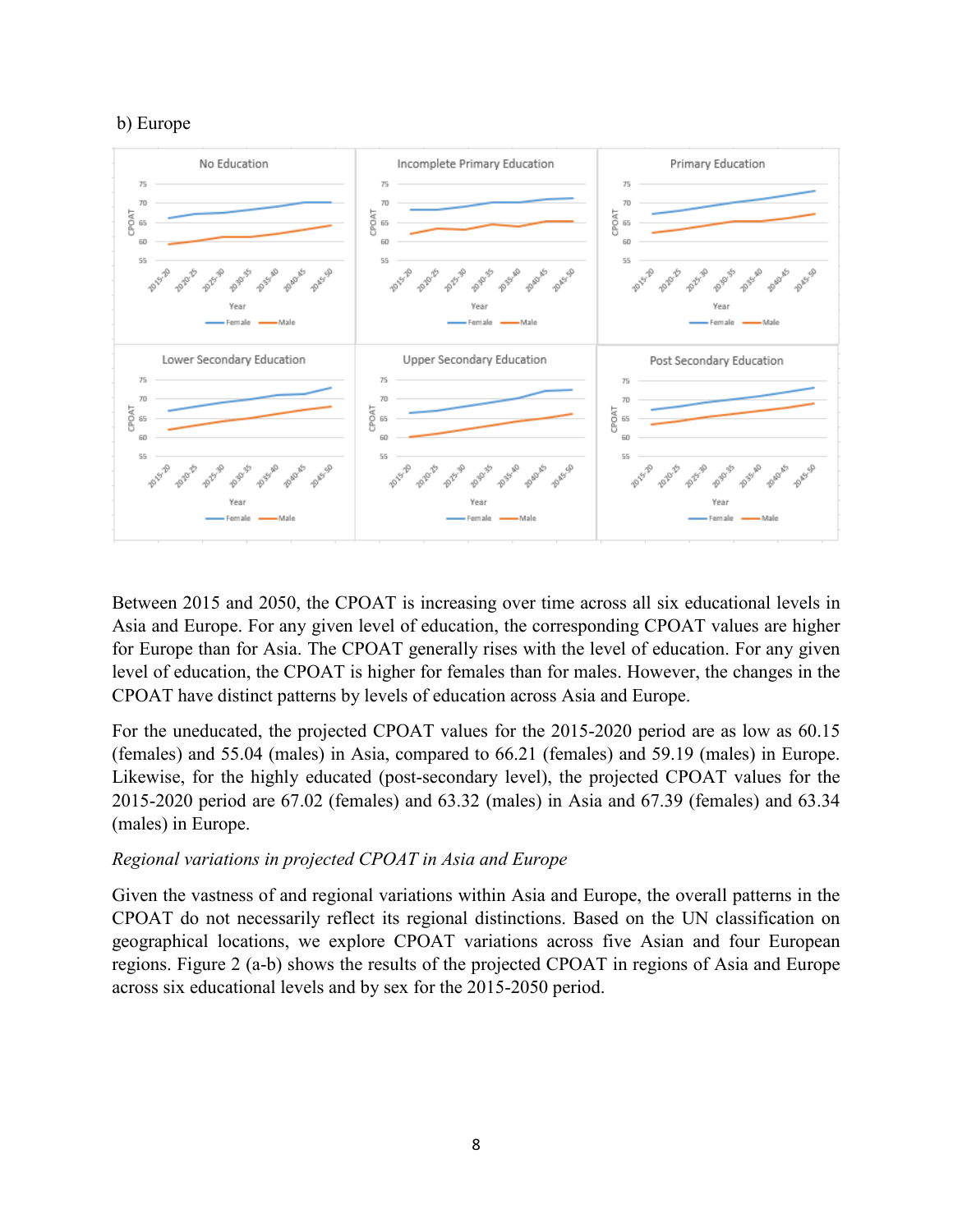*Figure 2: Comparative prospective old-age threshold for regions in Asia and Europe across educational levels, 2015-2050* 

#### a) Females



Figure 2 (a-b) clearly shows that across educational levels, Western Europe and Northern Europe have the highest CPOAT values for different years, while Central Asia has the lowest CPOAT values. South Asia and South East Asia also have lower CPOAT values at lower educational levels. Southern Europe has considerably higher CPOAT values for certain levels of education (especially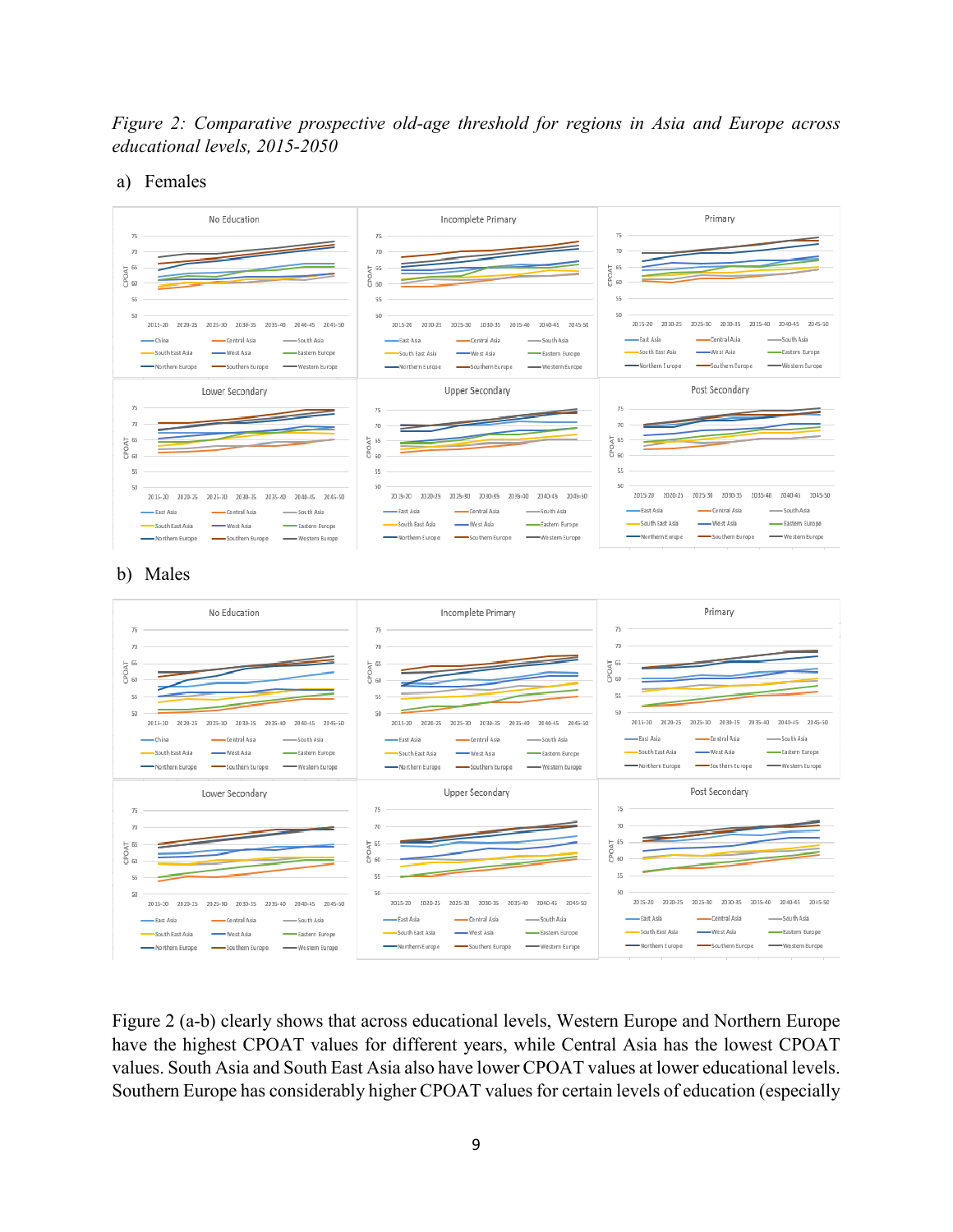at the lower-secondary level). For females with no education, the CPOAT in 2015-2020 is 68.18 for the region with the highest values (Western Europe), and is 58.33 for the region with the lowest values (Central Asia). For males with no education, the CPOAT in 2015-2020 is 62.36 in Western Europe and 50.15 in Central Asia.

## *Section 3.2: Future population ageing by educational levels*

We estimate the projected shares of elderly by educational levels in Asia and Europe using the CPOAT values estimated in Figures 1 and 2. Table 2 (a-b) shows the shares of elderly across educational levels for the 2015-2020 and 2045-2050 periods for females and males.

Table 2a: Shares of elderly using CPOAT by educational levels for different regions, females (in %), 2015-2020 and 2045-2050

| Region   | No Education |          | Incomplete |          | Primary  |       | Lower-    |          | Upper-    |          | $Post-$   |          | Total |             |
|----------|--------------|----------|------------|----------|----------|-------|-----------|----------|-----------|----------|-----------|----------|-------|-------------|
|          |              |          | Primary    |          |          |       | Secondary |          | Secondary |          | Secondary |          |       |             |
|          | $2015 -$     | $2045 -$ | $2015 -$   | $2045 -$ | $2015 -$ | 2045- | 2015-     | $2045 -$ | 2015-     | $2045 -$ | $2015 -$  | $2045 -$ | 2015- | $2045 -$    |
|          | 2020         | 2050     | 2020       | 2050     | 2020     | 2050  | 2020      | 2050     | 2020      | 2050     | 2020      | 2050     | 2020  | <i>2050</i> |
| Asia     | 4.36         | 3.60     | 1.26       | 1.25     | 2.39     | 3.25  | 0.87      | 4.24     | 0.76      | 2.80     | 0.25      | 1.53     | 9.88  | 16.68       |
| East     | 2.50         | 0.69     | 1.90       | 1.62     | 4.31     | 4.31  | 2.38      | 10.24    | 1.54      | 4.55     | 0.27      | 2.28     | 12.90 | 23.69       |
| Asia     |              |          |            |          |          |       |           |          |           |          |           |          |       |             |
| Central  | 0.20         | 0.08     | 0.37       | 0.05     | 0.88     | 0.12  | 1.78      | 1.14     | 4.01      | 9.75     | 1.16      | 2.79     | 8.39  | 13.92       |
| Asia     |              |          |            |          |          |       |           |          |           |          |           |          |       |             |
| South    | 5.54         | 6.67     | 0.66       | 0.96     | 0.82     | 1.92  | 0.34      | 1.31     | 0.40      | 1.92     | 0.18      | 1.00     | 7.94  | 13.78       |
| Asia     |              |          |            |          |          |       |           |          |           |          |           |          |       |             |
| South    | 2.04         | 1.10     | 2.26       | 1.68     | 3.52     | 5.49  | 0.57      | 2.81     | 0.55      | 3.19     | 0.34      | 1.60     | 9.29  | 15.87       |
| East     |              |          |            |          |          |       |           |          |           |          |           |          |       |             |
| Asia     |              |          |            |          |          |       |           |          |           |          |           |          |       |             |
| West     | 2.64         | 2.13     | 1.17       | 1.07     | 1.49     | 2.84  | 0.33      | 1.45     | 0.59      | 1.97     | 0.53      | 1.58     | 6.74  | 11.05       |
| Asia     |              |          |            |          |          |       |           |          |           |          |           |          |       |             |
| Europe   | 0.44         | 0.18     | 0.82       | 0.20     | 4.09     | 1.12  | 4.96      | 3.87     | 4.91      | 10.36    | 2.03      | 5.97     | 17.26 | 21.71       |
| Eastern  | 0.13         | 0.14     | 0.24       | 0.05     | 3.38     | 0.23  | 4.88      | 1.90     | 8.50      | 14.46    | 2.91      | 6.54     | 20.03 | 23.33       |
| Europe   |              |          |            |          |          |       |           |          |           |          |           |          |       |             |
| Northern | 0.02         | 0.09     | 0.03       | 0.03     | 1.52     | 0.23  | 8.27      | 4.72     | 3.75      | 6.07     | 3.31      | 6.79     | 16.91 | 17.92       |
| Europe   |              |          |            |          |          |       |           |          |           |          |           |          |       |             |
| Southern | 1.44         | 0.30     | 3.74       | 0.78     | 6.92     | 2.49  | 3.17      | 6.94     | 1.97      | 8.30     | 1.07      | 6.01     | 18.32 | 24.82       |
| Europe   |              |          |            |          |          |       |           |          |           |          |           |          |       |             |
| Western  | 0.31         | 0.22     | 0.05       | 0.06     | 4.58     | 1.61  | 5.26      | 2.92     | 6.40      | 9.44     | 1.84      | 5.93     | 18.44 | 20.18       |
| Europe   |              |          |            |          |          |       |           |          |           |          |           |          |       |             |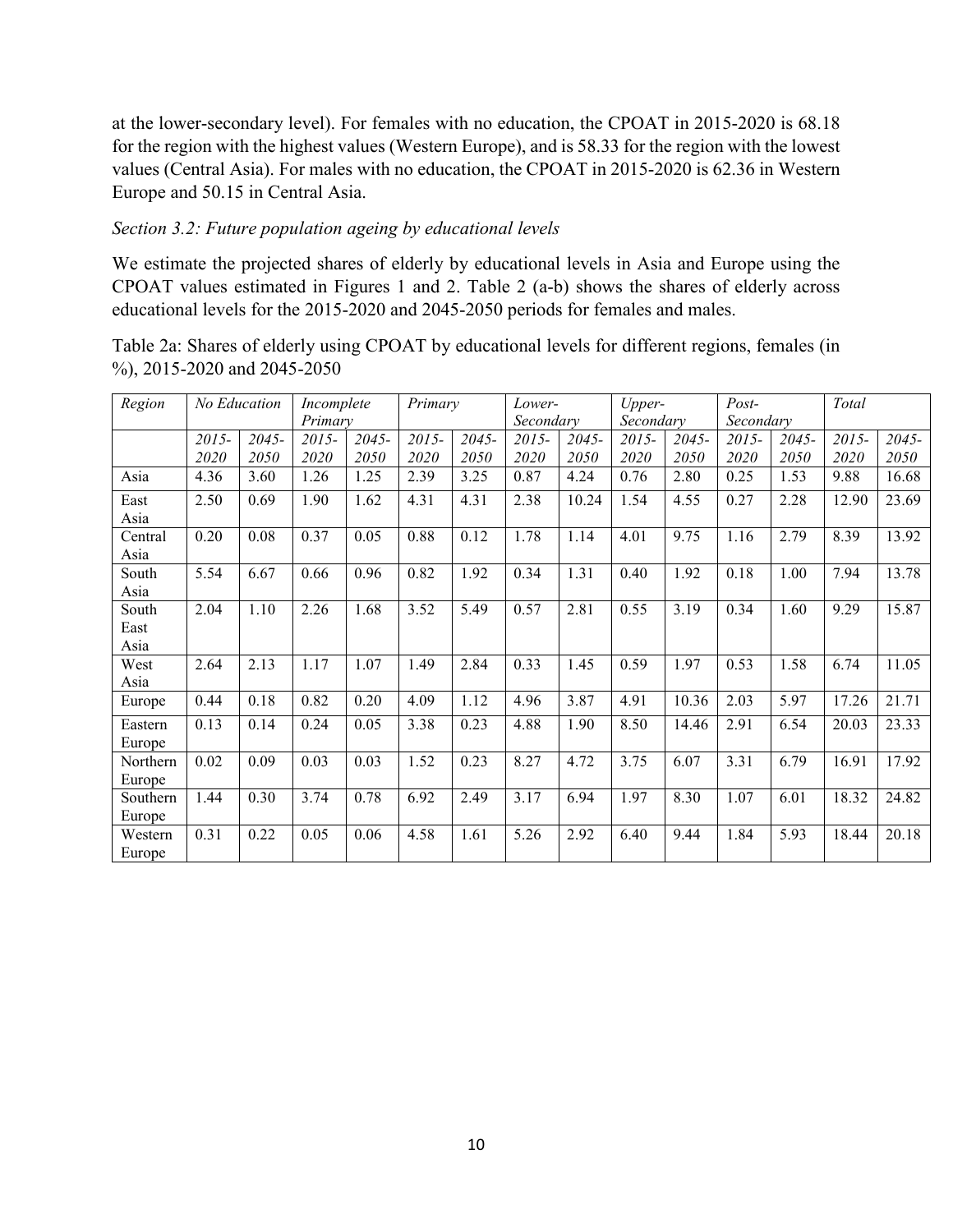| Region   | <b>No Education</b> |         | Incomplete |       | Primary  |       |           | Lower- |           | Upper- |           |          | Total |       |
|----------|---------------------|---------|------------|-------|----------|-------|-----------|--------|-----------|--------|-----------|----------|-------|-------|
|          |                     | Primary |            |       |          |       | Secondary |        | Secondary |        | Secondary |          |       |       |
|          | $2015 -$            | 2045-   | 2015-      | 2045- | $2015 -$ | 2045- | 2015-     | 2045-  | $2015 -$  | 2045-  | 2015-     | $2045 -$ | 2015- | 2045- |
|          | 2020                | 2050    | 2020       | 2050  | 2020     | 2050  | 2020      | 2050   | 2020      | 2050   | 2020      | 2050     | 2020  | 2050  |
| Asia     | 2.65                | 2.14    | 1.31       | 1.04  | 3.15     | 2.88  | 2.04      | 5.30   | 1.59      | 4.12   | 0.75      | 2.45     | 11.50 | 17.92 |
| East     | 1.04                | 0.23    | 1.58       | 0.83  | 4.60     | 2.53  | 3.86      | 11.88  | 1.82      | 5.10   | 0.91      | 3.70     | 13.81 | 24.26 |
| Asia     |                     |         |            |       |          |       |           |        |           |        |           |          |       |       |
| Central  | 0.08                | 0.09    | 0.18       | 0.06  | 0.43     | 0.14  | 1.62      | 1.29   | 6.02      | 9.86   | 2.17      | 3.06     | 10.50 | 14.50 |
| Asia     |                     |         |            |       |          |       |           |        |           |        |           |          |       |       |
| South    | 4.71                | 4.00    | 1.01       | 1.00  | 1.52     | 2.59  | 0.83      | 2.34   | 1.24      | 3.50   | 0.72      | 1.95     | 10.03 | 15.38 |
| Asia     |                     |         |            |       |          |       |           |        |           |        |           |          |       |       |
| South    | 1.43                | 0.73    | 1.88       | 1.38  | 4.72     | 4.96  | 1.13      | 3.90   | 1.38      | 4.63   | 0.61      | 1.95     | 11.15 | 17.56 |
| East     |                     |         |            |       |          |       |           |        |           |        |           |          |       |       |
| Asia     |                     |         |            |       |          |       |           |        |           |        |           |          |       |       |
| West     | 1.70                | 1.50    | 0.91       | 1.28  | 2.35     | 2.70  | 0.65      | 2.79   | 0.94      | 3.19   | 0.89      | 2.72     | 7.44  | 14.18 |
| Asia     |                     |         |            |       |          |       |           |        |           |        |           |          |       |       |
| Europe   | 0.22                | 0.18    | 0.55       | 0.18  | 2.70     | 0.92  | 3.70      | 3.61   | 7.38      | 10.61  | 3.65      | 5.86     | 18.20 | 21.36 |
| Eastern  | 0.07                | 0.17    | 0.07       | 0.09  | 1.50     | 0.33  | 3.61      | 2.41   | 14.28     | 16.28  | 4.50      | 6.05     | 24.03 | 25.33 |
| Europe   |                     |         |            |       |          |       |           |        |           |        |           |          |       |       |
| Northern | 0.01                | 0.09    | 0.01       | 0.05  | 1.31     | 0.23  | 6.10      | 4.68   | 5.10      | 6.80   | 3.94      | 6.53     | 16.48 | 18.37 |
| Europe   |                     |         |            |       |          |       |           |        |           |        |           |          |       |       |
| Southern | 0.56                | 0.29    | 2.42       | 0.61  | 5.52     | 2.10  | 4.03      | 7.53   | 3.28      | 8.55   | 2.28      | 5.72     | 18.10 | 24.80 |
| Europe   |                     |         |            |       |          |       |           |        |           |        |           |          |       |       |
| Western  | 0.26                | 0.19    | 0.03       | 0.07  | 2.95     | 1.30  | 2.24      | 2.08   | 7.99      | 9.84   | 4.10      | 7.11     | 17.57 | 20.59 |
| Europe   |                     |         |            |       |          |       |           |        |           |        |           |          |       |       |

Table 2b: Shares of elderly using CPOAT by educational levels for different regions, males (in %), 2015-2020 and 2045-2050

Table 2 (a and b) shows clear differences in the shares of elderly across educational levels in Asia and Europe. Europe has larger shares of female and male elderly than Asia in both 2015-2020 and 2045-2050. Although the overall shares of elderly are increasing over time across the regions, the changes in the shares of elderly by educational composition paints a different picture. In Europe, the shares of elderly are larger among the higher educated groups (lower-secondary, uppersecondary, and post-secondary levels) and smaller among the lower educated groups. The reverse is true for Asia, where the shares of elderly are larger among the less educated groups. Broadly, these patterns hold for the regions within each continent. For instance, the shares of elderly among the uneducated group are especially large in South Asia. Similarly, Northern Europe has the largest shares of elderly with post-secondary education.

# *Section 3.3: Can future scenarios of population ageing be changed by increased investments in education?*

As we mentioned in the methodology section, we will consider two alternate future scenarios in Asia and Europe with hypothetical changes in educational investments, and compare them with the *baseline scenario.* The resulting shares of elderly across the two alternate scenarios and the baseline scenario for the 2045-2050 period are displayed in Table 3. To facilitate comparisons, we also show the shares of elderly for the 2045-2050 period based on the traditional old-age threshold of 65.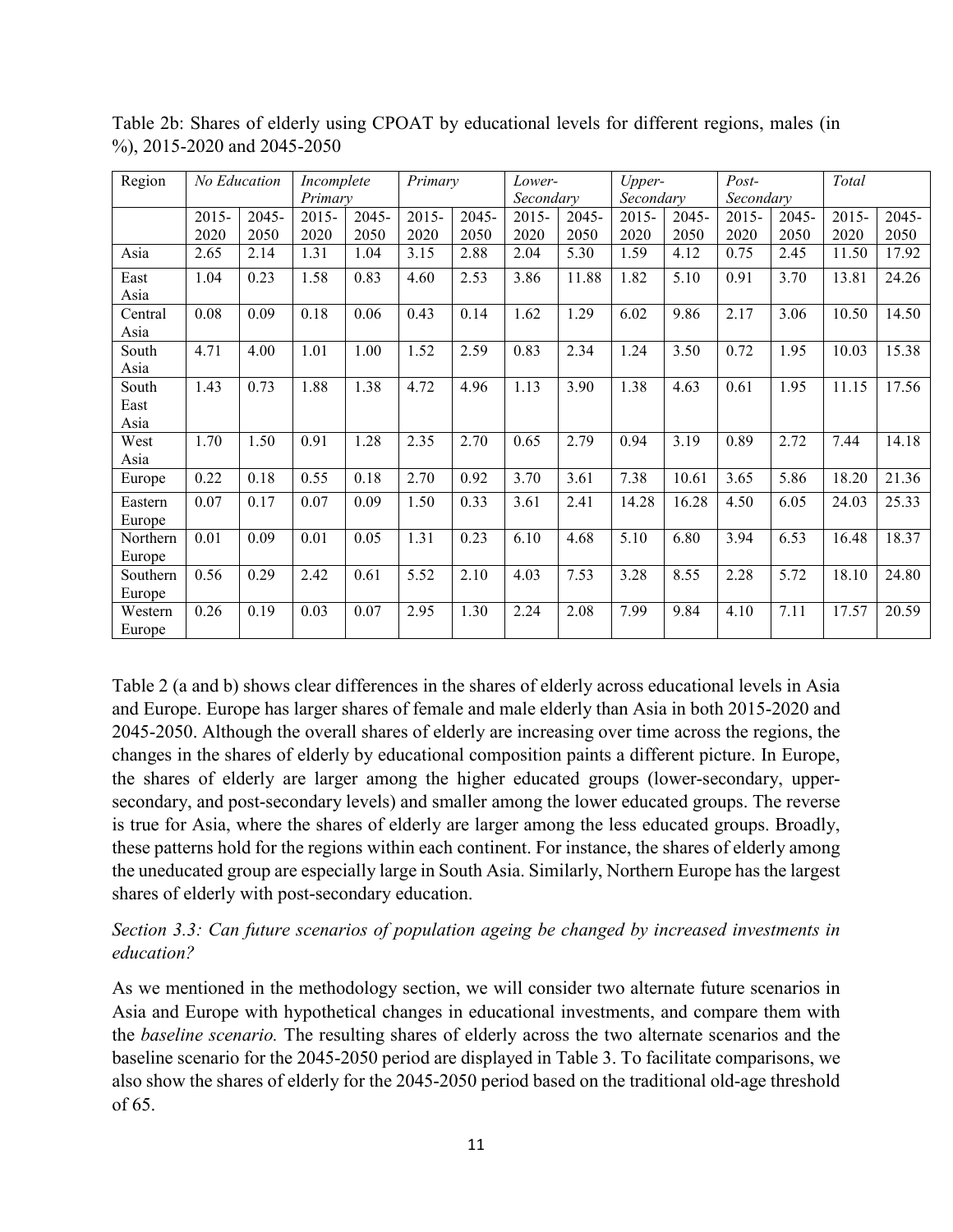|                    | Shares of elderly $(%)$ in 2045-2050                               |       |                                                                 |                    |                                                                                      |       |                                                                                          |       |  |  |
|--------------------|--------------------------------------------------------------------|-------|-----------------------------------------------------------------|--------------------|--------------------------------------------------------------------------------------|-------|------------------------------------------------------------------------------------------|-------|--|--|
| Region             | Shares of elderly<br>$(\%)$ based on<br>old-age<br>threshold of 65 |       | <b>Baseline Scenario:</b><br>future educational<br>distribution | Medium scenario of | Scenario 1: The<br>whole population<br>have at least<br>upper-secondary<br>education |       | Scenario 2: The<br>whole<br><i>population have</i><br><i>post-secondary</i><br>education |       |  |  |
|                    | Female                                                             | Male  | Female                                                          | Male               | Female                                                                               | Male  | Female                                                                                   | Male  |  |  |
| Asia               | 18.16                                                              | 15.26 | 16.68                                                           | 17.92              | 14.36                                                                                | 16.46 | 13.50                                                                                    | 14.77 |  |  |
| East Asia          | 28.33                                                              | 23.73 | 23.69                                                           | 24.26              | 21.56                                                                                | 22.62 | 19.04                                                                                    | 21.63 |  |  |
| Central Asia       | 12.21                                                              | 8.62  | 13.92                                                           | 14.50              | 13.89                                                                                | 14.34 | 13.22                                                                                    | 13.59 |  |  |
| South Asia         | 12.37                                                              | 10.81 | 13.78                                                           | 15.38              | 12.46                                                                                | 13.65 | 11.67                                                                                    | 12.81 |  |  |
| South East<br>Asia | 16.92                                                              | 13.38 | 15.87                                                           | 17.56              | 14.69                                                                                | 16.26 | 13.83                                                                                    | 14.41 |  |  |
| West Asia          | 13.25                                                              | 11.83 | 11.05                                                           | 14.18              | 10.00                                                                                | 12.52 | 9.30                                                                                     | 11.79 |  |  |
| Europe             | 29.74                                                              | 24.16 | 21.71                                                           | 21.36              | 20.67                                                                                | 20.67 | 19.42                                                                                    | 18.62 |  |  |
| Eastern<br>Europe  | 27.54                                                              | 19.20 | 23.33                                                           | 25.33              | 21.70                                                                                | 24.00 | 21.70                                                                                    | 22.48 |  |  |
| Northern<br>Europe | 26.20                                                              | 23.22 | 17.92                                                           | 18.37              | 16.57                                                                                | 17.47 | 16.57                                                                                    | 16.43 |  |  |
| Southern<br>Europe | 36.28                                                              | 31.12 | 24.82                                                           | 24.80              | 23.64                                                                                | 23.04 | 23.64                                                                                    | 23.04 |  |  |
| Western<br>Europe  | 30.18                                                              | 26.21 | 20.18                                                           | 20.59              | 19.96                                                                                | 20.26 | 18.69                                                                                    | 19.16 |  |  |

Table 3: Shares of elderly with assumed higher levels of education for different regions in Asia and Europe by sex (in %), 2045-2050

Using Table 3, the shares of elderly in the Asian and European regions can be compared across different scenarios by sex. Compared to the baseline scenario, the shares of elderly are smaller for all of the regions across both scenario (1) and scenario (2). In addition, the shares of elderly are smaller in scenario (2) than in scenario (1). In scenario (1), the shares of elderly are 14.36% for females and 16.46% for males in Asia and are 20.67% for both females and males in Europe. In scenario (2), the shares of elderly decrease to 13.50% for females and 14.77% for males in Asia and to 19.42% for females and 18.62% for males in Europe. Among the regions, Southern Europe has the largest shares of female elderly and Eastern Europe has the largest shares of male elderly in scenario (1); and Southern Europe has the largest shares of both female and male elderly in scenario (2). West Asia has the smallest shares of elderly in both scenarios. Across the regions, the shares of elderly are smaller in scenario (2) than in scenario (1), and are, in turn, smaller than in the baseline scenario. The shares of elderly in Europe and of elderly females in Asia are smaller in the *baseline scenario* than when the traditional old-age threshold of 65 is used, but the shares of elderly males in Asia are slightly larger in the former scenario.

It is also worth noting that the decreases in the shares of elderly in scenario (1) and scenario (2) relative to the baseline scenario are not same across the regions or by sex. The decreases are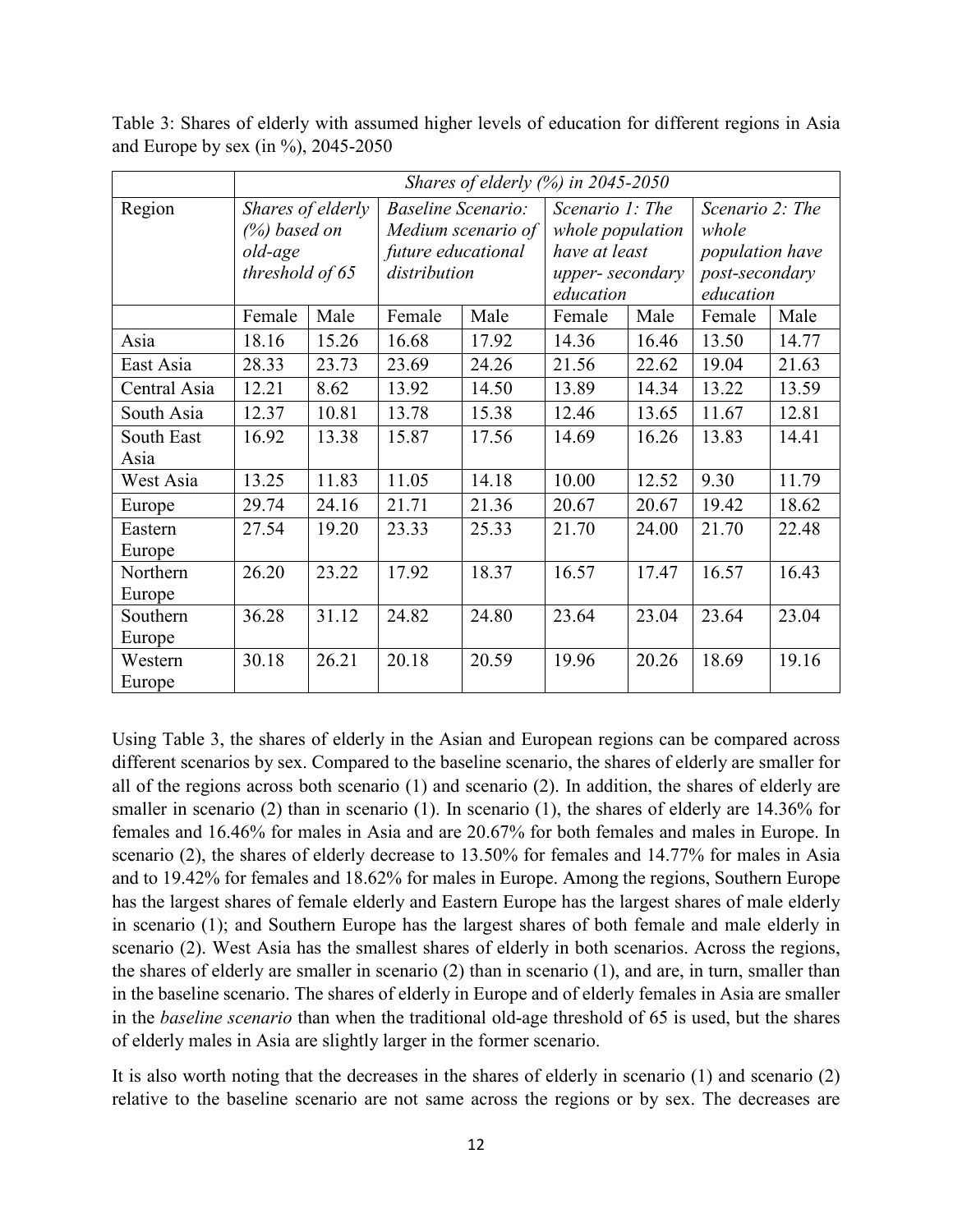quantified in Appendix Table A1. The decreases in the shares of elderly across scenarios is larger in Asia than in Europe. In general, within Asia, the decreases are larger for East Asia. In Europe, Eastern Europe has the largest decreases. In regions with high CPOAT values such as Western Europe, the decreases in the shares of elderly from the baseline scenario to scenario (1) are not large (less than 0.5%), whereas the decreases are considerably greater from the baseline scenario to scenario (2).

## **4 Discussion**

## *Summary of results*

We compared the educational differentials in future population ageing trends in Asia and Europe using a measure that enabled us to compare population ageing across populations and over time. We found that the projected values of the comparative prospective old-age threshold (CPOAT) are higher among populations with higher levels of education. This pattern is shown to hold over time for both women and men in all regions of Asia and Europe, although there are regional variations in the trajectory of the increasing trend. While the total projected share of elderly is smaller in Asia than in Europe, the shares of elderly with higher educational levels are much larger in Europe. Correspondingly, Asian regions have much larger shares of elderly who have little or no education. The shares of elderly with the highest level of education are larger among males than females in both continents. An analysis of future scenarios with higher levels of education for the whole population showed decreases in the future shares of elderly in Asia and Europe and its regions, with the decreases being larger in Asia than in Europe. In developed regions (such as Western Europe), the shares of elderly decrease substantially only when the highest educational levels are attained for the whole population.

## *Explanation of the results*

Our finding that the CPOAT is higher for populations with higher educational levels is explained by the higher life expectancy levels and adult survival ratios among populations with higher education 22. A higher CPOAT value means that "old-age" starts at higher ages. Thus, population ageing seems to be occurring at varying paces depending on the educational level of a population. In an educated population, "old-age" begins at higher ages. Similarly, females have higher life expectancy levels than their male counterparts, which explains their higher CPOAT values<sup>23</sup>. The lower life expectancy and adult survival levels in Asia (except in East Asia) and Eastern Europe <sup>24,25</sup> shed light on why these regions have lower CPOAT values than Western and Northern Europe. Similarly, the lower adult survival ratios in Central Asia are well-documented, 26 and explain the lower CPOAT values in the region.

Although the future shares of elderly are larger in the European regions, the shares of less educated elderly are larger in the Asian regions. The higher income levels, better educational infrastructure, and greater investments in education in Europe are chiefly responsible for this pattern.

An important observation of our analysis is that in alternate future scenarios in which less educated populations have higher levels of education, the projected shares of elderly decrease. This finding holds across regions and among women and men. The increases in life expectancy and adult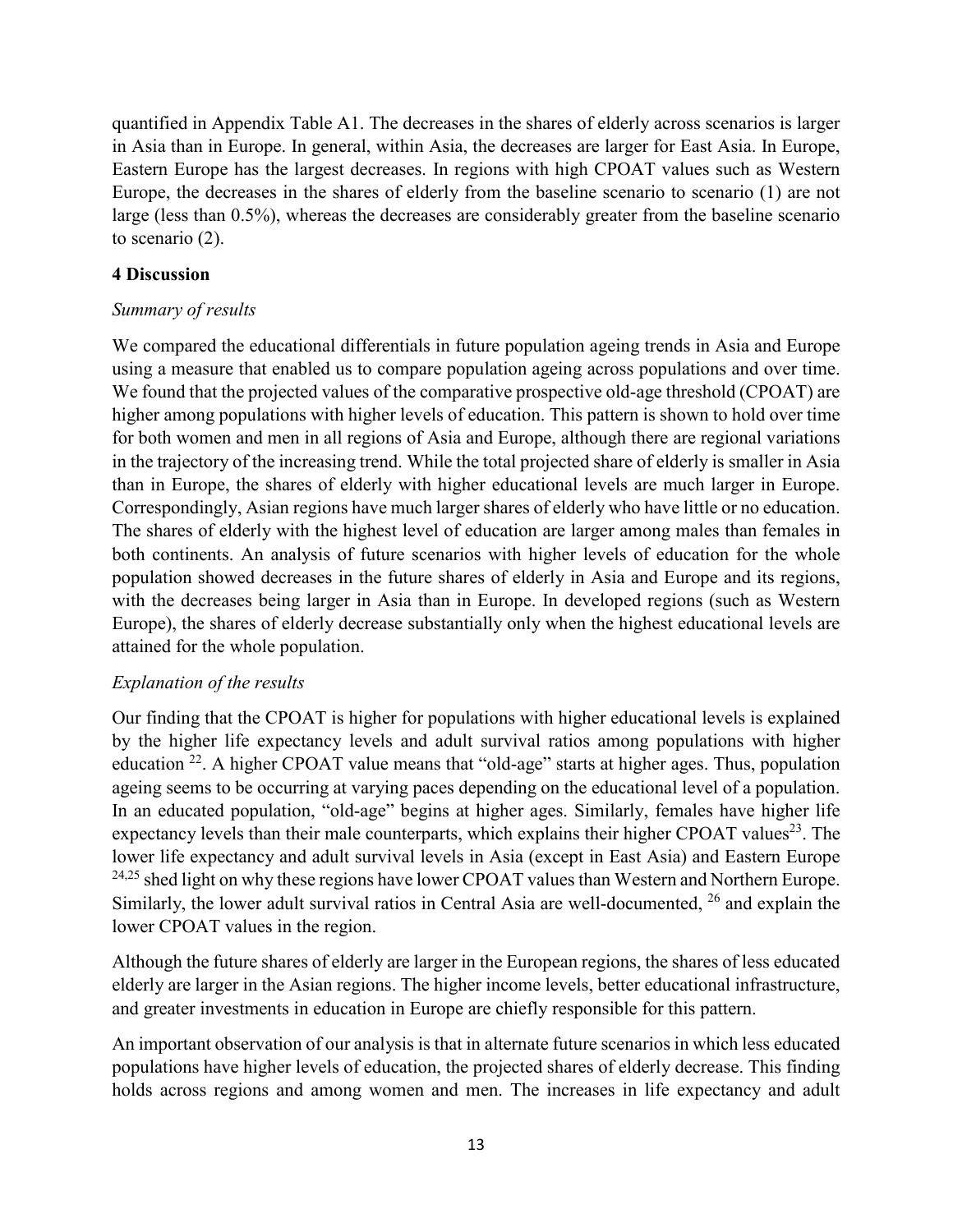survival ratios associated with increases in education are mainly responsible for the decreases in the shares of elderly. In such alternate future scenarios, we also find that decreases in the shares of elderly are much larger in Asia than in Europe. Because the current educational infrastructure in Asia is of worse quality, the life expectancy and adult survival ratios in Asia are also lower. Because the base levels in Asia are low, improvements in life expectancy and adult survival ratios in Asia would be greater if improvements in education are also implemented. This explains why Asia gains more in terms of shares of elderly in alternate future scenarios with higher educational levels. Our analysis also shows that in developed regions like Western Europe, the future share of elderly declines substantially only when the whole population reach the highest educational level. This suggests that given the already high levels of basic education in Europe, substantial changes in life expectancy and adult survival ratios would occur there only if investments were made in the highest educational levels.

#### *Evaluation of the method*

For our analysis, we used a comparative and prospective measure of ageing instead of the conventional chronological age 65. The educational heterogeneity across elderly populations is high, and the remaining life expectancy and ratios of adults surviving to higher ages vary across educational levels  $^{27}$ . Hence, our method provides a more holistic perspective on population ageing than earlier analyses, and highlights ageing differentials within and across populations. Therefore, it provides a much clearer view on future ageing as a result of increased educational attainment than the existing measures, which consider future population ageing based on either an abstract chronological age such as 65 or on one characteristic only (such as RLE). As educational levels rise, the future shares of elderly are projected to be lower than the conventional measures and analysis based on one characteristic indicate 9,28.

#### **Recommendations**

The results of the scenario exercise have important implications for policymakers. A higher level of investment in education can be an effective tool for regions of Asia and Europe to tackle the ageing process. Such investments in education are more effective in regions where the educational infrastructure is less developed and younger cohorts form a large part of the population, such as Asia. Long-term investments in education are vital in these regions. Likewise, regions where the shares of elderly in the population are expected to be large, such as Western Europe, can prepare for population ageing by helping to close the educational gap through investments in the highest levels of education.

The measure we used in this study advances existing methods by accommodating the improvements in life expectancy over time, as well as the differences across populations in the likelihood of reaching higher ages. However, alongside changes in life expectancy and survival rates, there may be differentials in morbidity, cognition, productivity, labour force participation, and healthy life expectancy by levels of education  $29-31$ . Thus, we recommend that future research on ageing consider a more diverse range of human capital factors across populations, including educational gradients.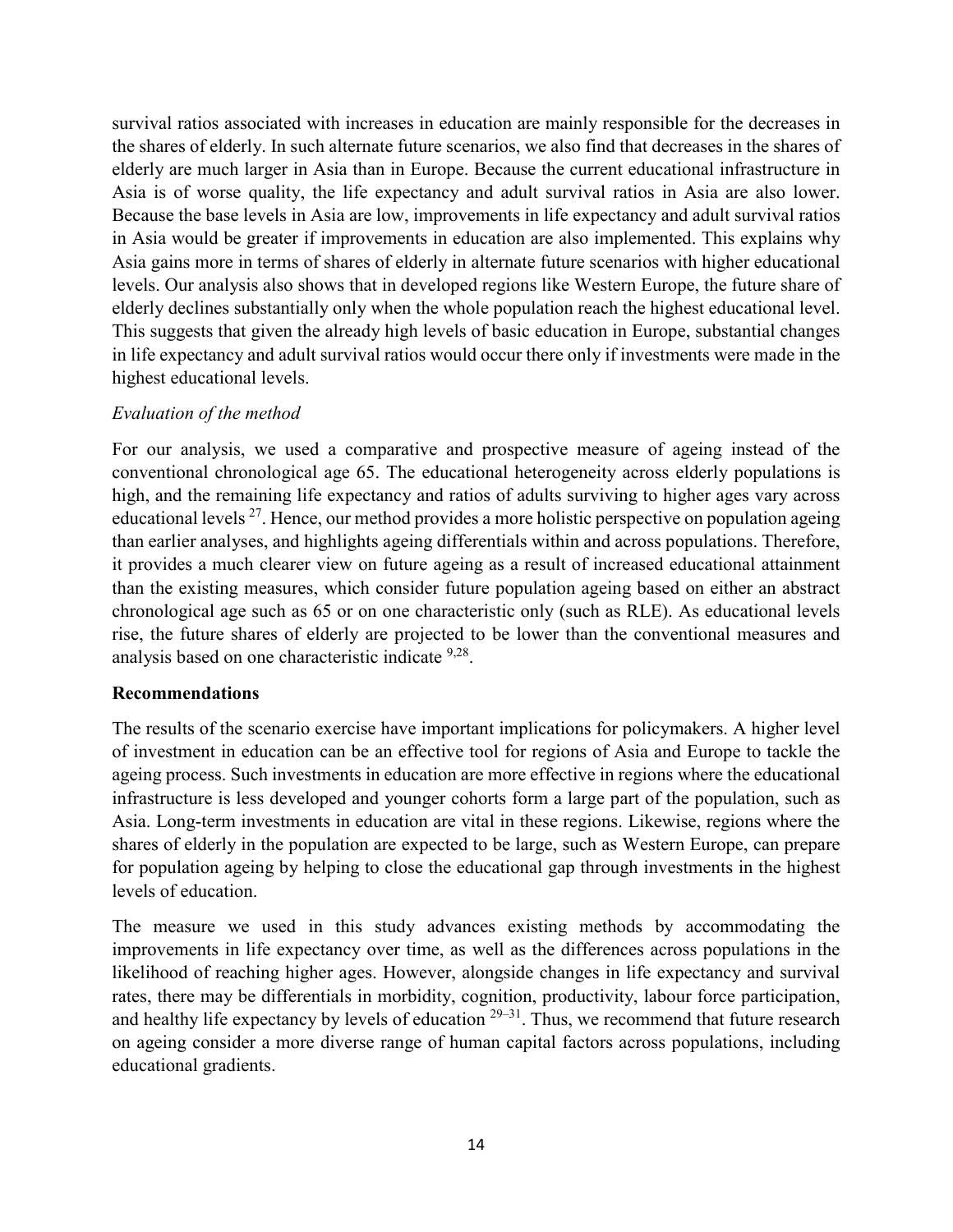# **Appendix**

Table A1: Decrease in the shares of elderly across scenarios for different regions in Asia and Europe by sex (in %), 2045-2050

| Region          |        | Baseline scenario - Scenario (1) | Baseline scenario - Scenario (2) |      |  |  |
|-----------------|--------|----------------------------------|----------------------------------|------|--|--|
|                 | Female | Male                             | Female                           | Male |  |  |
| Asia            | 2.32   | 1.46                             | 3.18                             | 3.16 |  |  |
| East Asia       | 2.13   | 1.64                             | 4.66                             | 2.63 |  |  |
| Central Asia    | 0.03   | 0.16                             | 0.70                             | 0.91 |  |  |
| South Asia      | 1.33   | 1.73                             | 2.11                             | 2.57 |  |  |
| South East Asia | 1.17   | 1.30                             | 2.04                             | 3.15 |  |  |
| West Asia       | 1.05   | 1.66                             | 1.74                             | 2.39 |  |  |
| Europe          | 1.03   | 0.69                             | 2.29                             | 2.74 |  |  |
| Eastern Europe  | 1.62   | 1.33                             | 1.62                             | 2.85 |  |  |
| Northern Europe | 1.35   | 0.91                             | 1.35                             | 1.94 |  |  |
| Southern Europe | 1.18   | 1.77                             | 1.18                             | 1.77 |  |  |
| Western Europe  | 0.22   | 0.33                             | 1.49                             | 1.43 |  |  |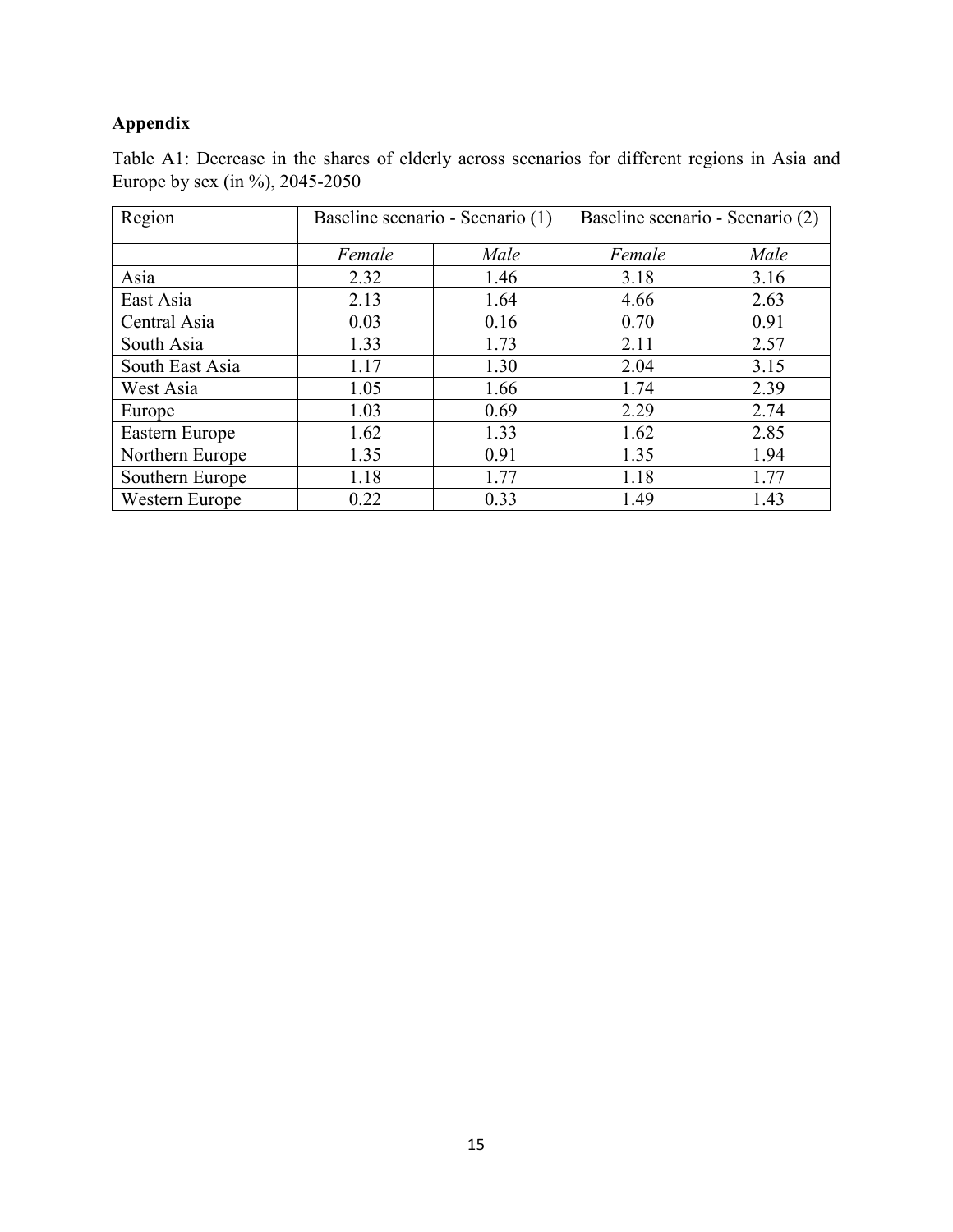#### **References**

- 1. United Nations. World Population Prospects- Population Division- United Nations. World Population Prospects - 2017 Revision.
- 2. Lutz, W., Sanderson, W.C., Scherbov, S., Global and Regional Population Ageing: How Certain Are We of its Dimensions? *J Popul Ageing*. 2008;1(2008):75-97. doi:10.1007/s12062-009-9005-5
- 3. Lutz, W., Butz, W.P., Samir, K.C., *World Population and Human Capital in the 21st Century*. Oxford University Press; 2014.
- 4. Olshansky, S.J., Antonucci, T., Berkman, L., et al., Differences in life expectancy due to race and educational differences are widening, and many may not catch up. *Health Aff*. 2012;31(8):1803-1813.
- 5. Leopold, L., Engelhartdt, H., Education and physical health trajectories in old age. Evidence from the Survey of Health, Ageing and Retirement in Europe (SHARE). *Int J Public Health*. 2013;58(1):23-31. doi:10.1007/s00038-012-0399-0
- 6. Mazzonna, F., Peracchi, F., Ageing, cognitive abilities and retirement. *Eur Econ Rev*. 2012;56(4):691-710.
- 7. Mackenbach, J.P., Bos, V., Andersen, O., et al., Widening socioeconomic inequalities in mortality in six Western European countries. *Int J Epidemiol*. 2003;32(5):830-837.
- 8. Mathers, C.D., Loncar, D., Projections of global mortality and burden of disease from 2002 to 2030. *PLoS Med*. 2006;3(11):e442.
- 9. Lutz, W., Goujon, A., Samir, K.C., Stonawski, M., Stilianakis, N., eds., *Demographic and Human Capital Scenarios for the 21st Century*. Oxford: OUP; 2014.
- 10. World Health Organization. *World Report on Ageing and Health*.; 2015.
- 11. Ryder, N.B., Notes on Stationary Populations. *Popul Index*. 1975;41(1):3-28. doi:10.2307/2734140
- 12. Chu, C.Y., Age-distribution dynamics and aging indexes. *Demography*. 1997;34(4):551- 563. http://www.ncbi.nlm.nih.gov/pubmed/9545631.
- 13. D'Albis, H., Collard, F., Age Groups and the Measure of Population Aging. *Demogr Res*. 2013;29(September):617-640. doi:10.4054/DemRes.2013.29.23
- 14. Kot, S.M., Kurkiewicz, J. The new measures of population aging. *Stud Demogr (Demographical Stud*. 2004;146(2):17–29.
- 15. Sanderson, W.C., Scherbov, S., Average remaining lifetimes can increase as human populations age. *Nature*. 2005;435(7043):811-813.
- 16. Balachandran, A., De Beer, J., James, K.S., Van Wissen, L., Janssen, F., Comparison of Population Aging in Europe and Asia Using a Time-Consistent and Comparative Aging Measure. *J Aging Health*. 2019:089826431882418. doi:10.1177/0898264318824180
- 17. United Nations, *World Population Prospects 2019*. New York; 2019.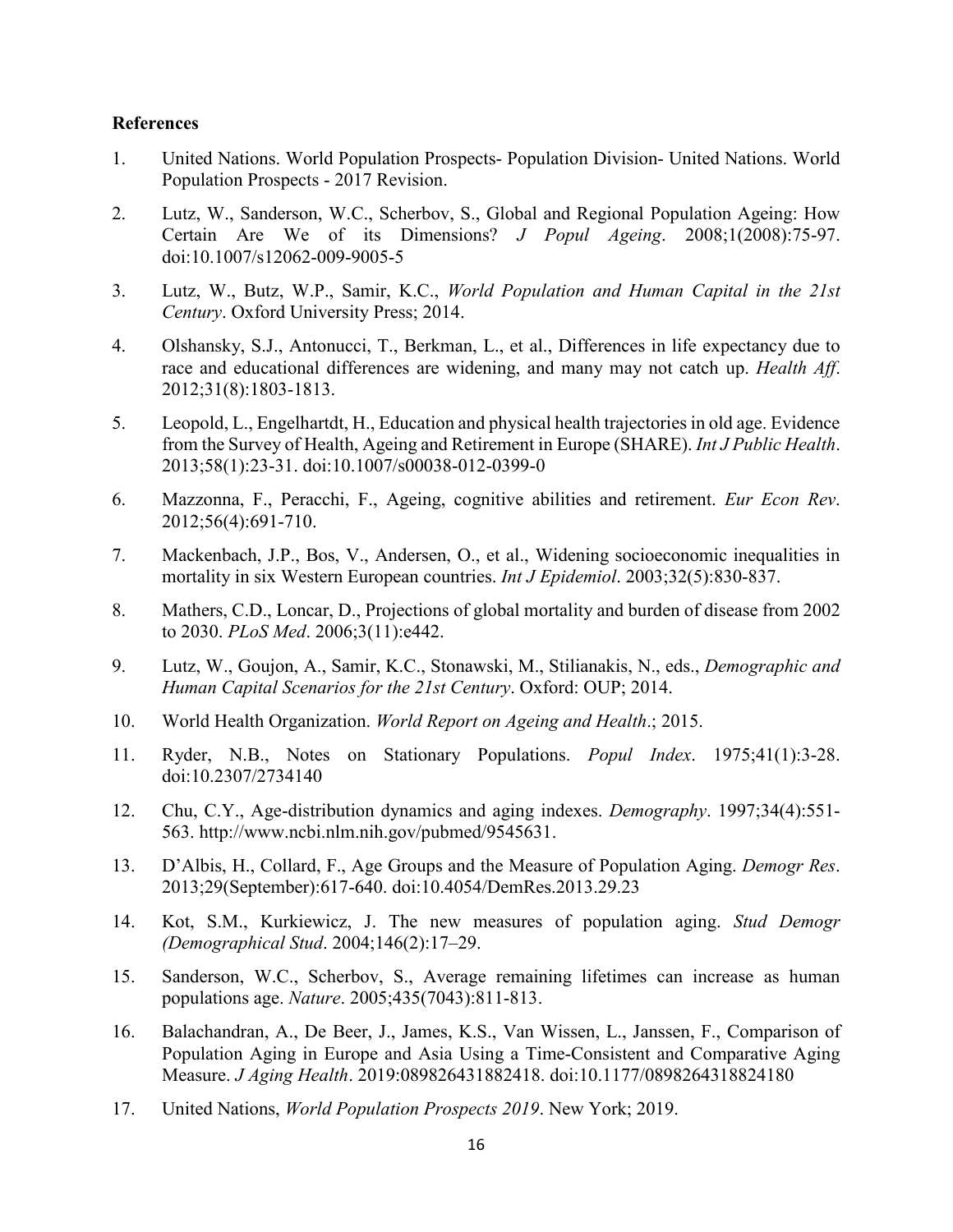- 18. Stockwell, E.G., Shryock, H.S., Siegel, J.S., The Methods and Materials of Demography. *Demography*. 1973;10(1):131. doi:10.2307/2060757
- 19. Kannisto, V., *Development of Oldest-Old Mortality, 1950-1990: Evidence from 28 Developed Countries*. University Press of Southern Denmark; 1994.
- 20. Sanderson, W.C., Scherbov, S., The Characteristics Approach to the Measurement of Population Aging. *Popul Dev Rev*. 2013;39(4):673-685. doi:10.1111/j.1728- 4457.2013.00633.x
- 21. Beer, J.A.A. de, Smoothing and projecting age-specific probabilities of death by TOPALS. *Demogr Res*. 2012;27(20):543-592.
- 22. Lutz, W., Samir, K.C., Global human capital: Integrating education and population. *Science (80- )*. 2011;333(6042):587-592.
- 23. Balachandran, A., De Beer, J., James, K.S., Van Wissen, L., Janssen, F., Comparison of ageing in Europe and Asia: Refining the prospective age approach with a cross-country perspective. *Work Pap Netherlands Interdiscip Demogr Inst (NIDI), The Hague*. 2017;(01). doi:www.nidi.nl/shared/content/output/papers/nidi-wp-2017-01.pdf
- 24. Lloyd-Sherlock, P., McKee, M., Ebrahimm S., et al., Population ageing and health. *Lancet*. 2012;379(9823):1295-1296. doi:10.1016/S0140-6736(12)60519-4
- 25. Vallin, J., Meslé, F., Convergences and divergences in mortality: a new approach of health transition. *Demogr Res*. 2004;2:11-44.
- 26. Lopez, A.D., Mathers, C.D., Ezzati, M., Jamison, D.T., Murray, C.J.L., Global and regional burden of disease and risk factors, 2001: systematic analysis of population health data. *Lancet*. 2006;367(9524):1747-1757.
- 27. Samir, K., Lentzner, H., The effect of education on adult mortality and disability: A global perspective. *Vienna Yearb Popul Res*. 2010:201-235.
- 28. Sanderson, W.C., Scherbov, S., An Easily Understood and Intergenerationally Equitable Normal Pension Age. In: Marin, B., ed. *The Future of Welfare in a Global Europe*. 1st ed. London: Routledge; 2015.
- 29. Skirbekk, V., Loichinger, E., Weber, D., Variation in cognitive functioning as a refined approach to comparing aging across countries. *Proc Natl Acad Sci U S A*. 2012;109(3):770. doi:http://doi.org/10.1073/pnas.1112173109
- 30. Balachandran, A., James, K.S., A multi-dimensional measure of population ageing accounting for Quantum and Quality in life years: An application of selected countries in Europe and Asia. *SSM - Popul Heal*. 2019;7:100330. doi:10.1016/J.SSMPH.2018.100330
- 31. Balachandran, A., James, K.S., A multi-dimensional perspective on the gender gap in health among older adults in India and China: application of a new ageing measure. *Ageing Soc*. October 2019:1-21. doi:10.1017/S0144686X19001521